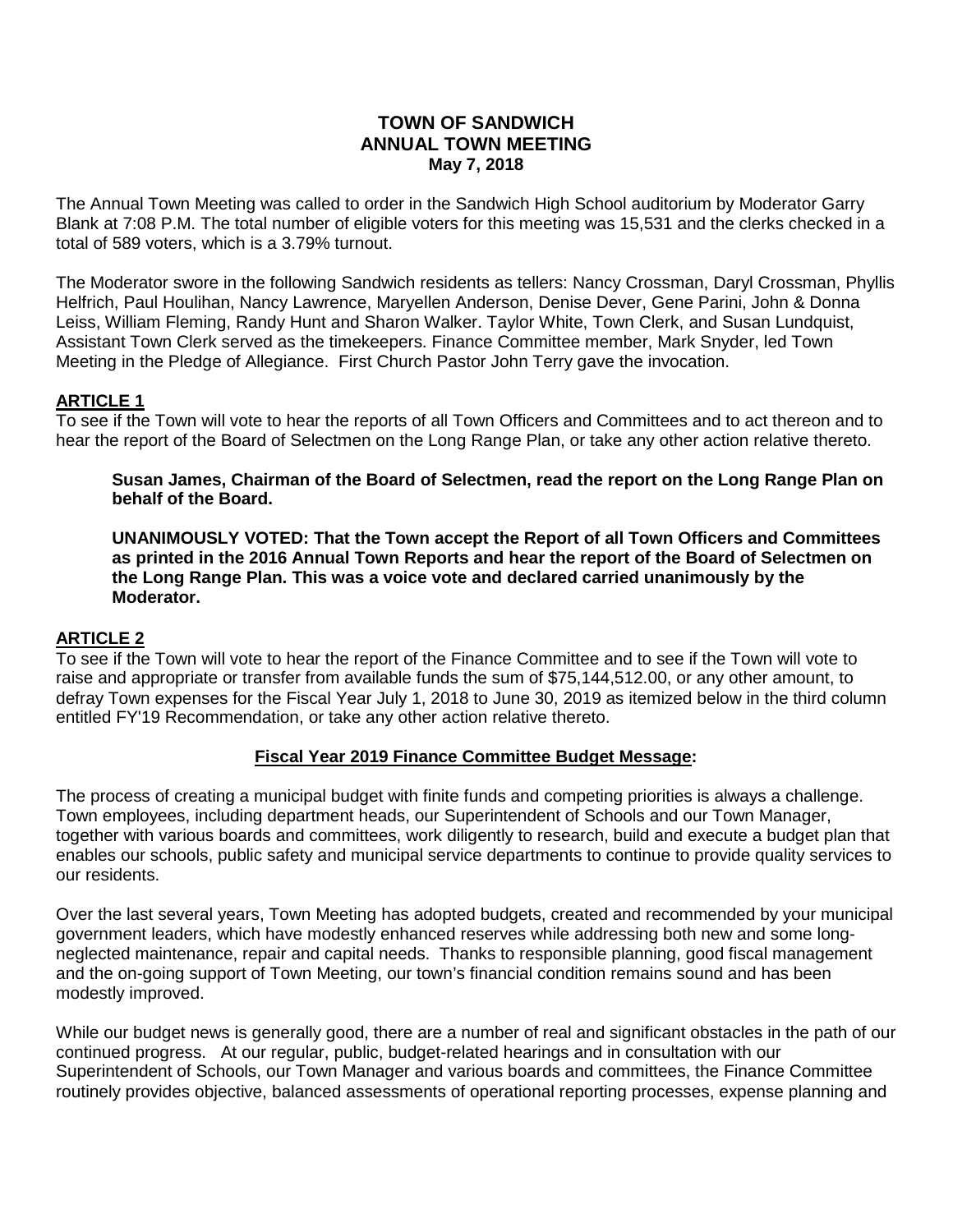prioritization, financial controls and also identifies opportunities to stabilize operating costs and or potentially mitigate ongoing and future expenditures. Recent Finance Committee written reports to our municipal leaders included:

- Recommendation that the Board of Selectmen ("BOS") make a policy decision to "freeze" the school's School Choice revenue line item at its current amount (FY'17) and, effective immediately (FY'18) and hereafter, "adjust" to the benefit of the municipal (non-school) budget (and reduce the School budget) annually an amount equal to any year-over-year increase in School Choice revenues.
- Recommended the creation and implementation of new, town-wide (and uniform) detailed position level compensation report. The new report should, at a minimum, present:
	- (i) current employee total compensation (separately salary, benefit costs and overtime) by individual position and by department/team:
	- (ii) historic employee total compensation by individual position and department/team for the prior 3 or 5 years highlighting % change year-over-year; and,
	- (iii) other benefits paid such as personal use of a municipal vehicle, travel reimbursements or educational reimbursements, etc, and the estimated value of such benefits.
- Recommended that the BOS and School Committee should in each year's budget create and fund specific technology related line items to ensure hardware, software, (including new service) initiatives and associated expenses are being adequately planned for and funded.
- Recommended that the BOS and Town Manager should centralize all recreation related planning and spending under the direction of a recreation head; and, should direct the recreation head to create a master plan of prioritized recreation-related capital needs including repair and replacement projects as well as new recreation initiatives . The master plan should among other things detail the population served by each recreation activity/project being funded in order to help demonstrate community benefit.
- Recommended that the Town Manager create and implement a standardized reporting process that provides the Town's Capital Planning Committee, Finance Committee and other town supervisory entities regular updates on the Town's: (i) current vehicle inventories, (ii) vehicle conditions, (iii) vehicle operation and maintenance costs, (iv) vehicle purchase and disposition activity (including cost) and (v) fuel usage reports. Also, the BOS should instruct all departments that as a matter of policy that these "in department" vehicle budget line items are only to be used to purchase, maintain and operate traditional fleet vehicles (ie cars and trucks) and that all other transportation expenses, including for example: trailers, ATVs, boats, other watercraft, buses, snowmobiles, etc. must be presented as Capital requests to the Capital Planning Committee for review, prioritization and approval.

During the last several budget cycles, the Finance Committee has communicated recommendations specific to other significant immediate financial risks including for example, the disposition of the H. T. Wing School, funding beach re-nourishment efforts and creating and implementing a waste water management program. Each recommendation is intended to help regulate and perhaps avoid operating cost increases and or potentially mitigate future expenditures. A number of past recommendations and observations have already been acted upon by the BOS, School Committee, Superintendent of Schools and our Town Manager. We are very appreciative of the ongoing partnership and responsiveness.

Finance Committee members take their work very seriously. We work diligently to deliver a complete, fair and reasonable assessment of the Town's financial plan, current budget and longer-term fiscal stewardship. We are grateful for the opportunity and honor that we have to work with so many talented municipal professionals; including our Superintendent of Schools and Town Manager, as well as the dedicated volunteers serving on our School Committee and Board of Selectmen as together we represent you our neighbors and fellow taxpayers.

Respectfully submitted,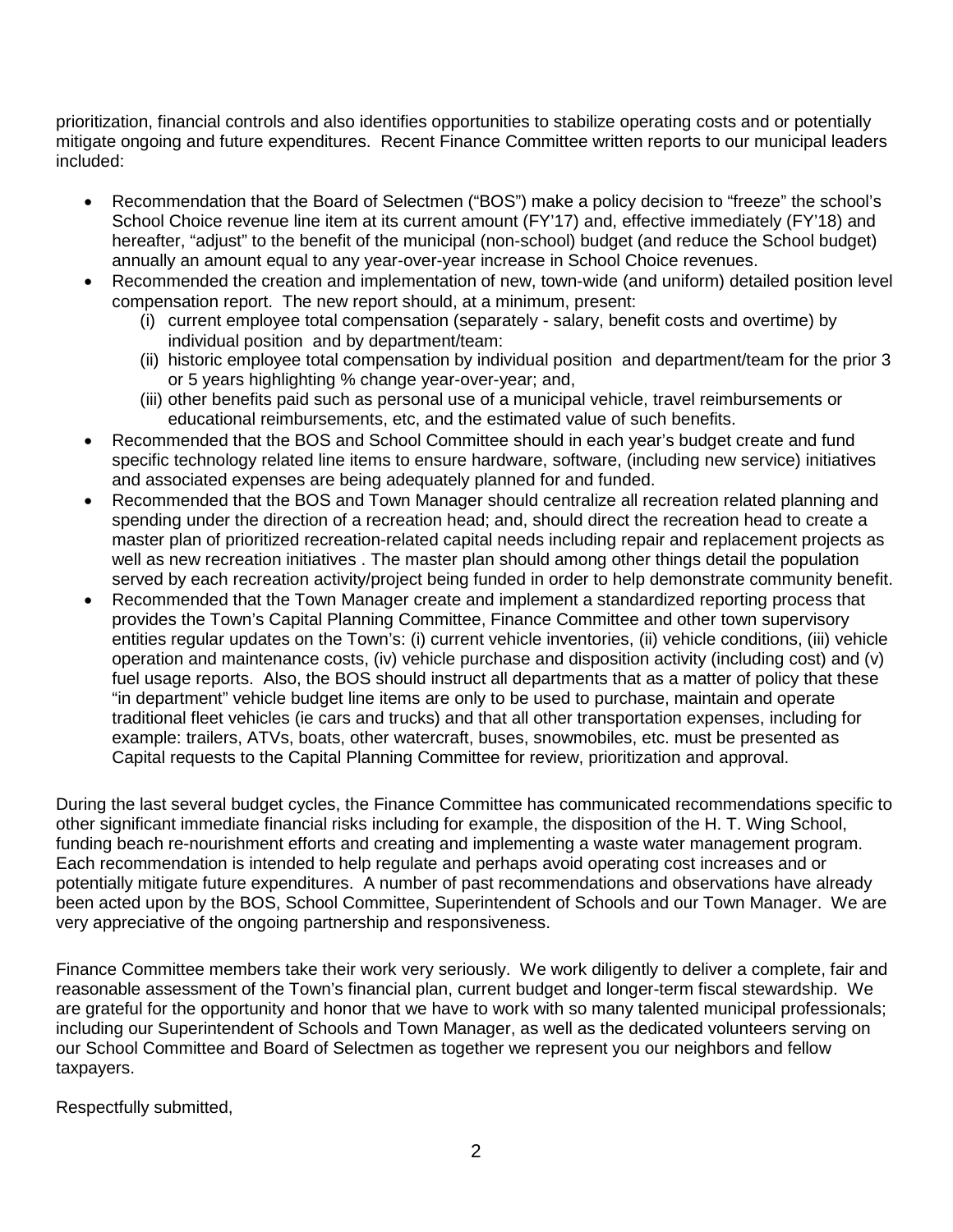Bob Guerin, Chairman Charles M. Holden<br>
Mark I. Snyder, Vice Chairman Charles W. Pierce Mark I. Snyder, Vice Chairman **James W. Pierce Matthew D. Anderson**<br>Matthew D. Anderson **James W. Pierce** Matthew D. Anderson **Richard J. Reill**<br>
Gwendolyn (Gwenn) Hope Dyson **Richard J. Reill**<br>
Laura B. Wing Gwendolyn (Gwenn) Hope Dyson Laura B. Wing Daniel E. Frye

## **FY'19 GENERAL FUND BUDGET TOTALS**

|            |                              | <b>FY'17</b>  | <b>FY'18</b>         | <b>FY'19</b>   |
|------------|------------------------------|---------------|----------------------|----------------|
| <u>No.</u> | <b>Department</b>            | Appropriation | <b>Appropriation</b> | Recommendation |
| 114        | Moderator                    | 450           | 450                  | 450            |
| 123        | Selectmen/Manager            | 479,632       | 497,081              | 512,583        |
|            | <b>Personnel Expenses</b>    | 414,500       | 259,426              | 247,271        |
| 131        | <b>Finance Committee</b>     | 3,400         | 3,400                | 3,400          |
| 135        | Accounting                   | 214,338       | 208,269              | 216,347        |
| 141        | Assessing                    | 387,126       | 385,229              | 377,372        |
| 145        | Treasurer                    | 210,809       | 225,081              | 231,977        |
| 146        | <b>Tax Collector</b>         | 197,601       | 202,711              | 210,855        |
| 147        | <b>Tax Title</b>             | 35,000        | 35,000               | 35,000         |
| 151        | Legal                        | 300,000       | 300,000              | 300,000        |
| 152        | <b>Human Resources</b>       | 176,338       | 181,656              | 186,761        |
| 161        | <b>Town Clerk</b>            | 172,001       | 182,361              | 188,406        |
| 162        | Elect. & Registration        | 70,250        | 50,250               | 60,750         |
| 171        | <b>Natural Resources</b>     | 274,814       | 281,237              | 287,093        |
| 175        | Planning & Development       | 218,046       | 218,160              | 225,857        |
| 190        | <b>Facilities Management</b> | 530,350       | 599,440              | 613,232        |
| 195        | <b>Town Reports</b>          | 11,000        | 11,000               | 11,000         |
| 196        | <b>Bind Records</b>          | 6,000         | 6,000                | 7,000          |
| 197        | Info. Technology             | 537,012       | 574,902              | 656,517        |
|            | <b>Total 100s</b>            | 4,238,667     | 4,221,653            | 4,371,871      |
|            |                              |               |                      |                |
| 210        | <b>Police Department</b>     | 4,333,512     | 4,479,098            | 4,567,104      |
| 220        | <b>Fire Department</b>       | 3,273,122     | 3,409,792            | 3,701,971      |
| 241        | Inspections                  | 273,268       | 278,281              | 293,402        |
| 244        | Sealer of Weights & Measures | 200           | 200                  | 200            |
| 291        | <b>Emergency Management</b>  | 11,500        | 11,500               | 17,500         |
| 294        | Forest Warden                | 1,500         | 1,500                | 1,500          |
| 297        | <b>Bourne Shellfish</b>      | 4,000         | 4,000                | 4,000          |
| 299        | <b>Greenhead Fly</b>         | 2,000         | 2,000                | 2,000          |
|            | <b>Total 200s</b>            | 7,899,102     | 8,186,371            | 8,587,677      |
|            |                              |               |                      |                |
| 300        | <b>School Department</b>     | 31,715,518    | 32,578,784           | 33,273,259     |
| 313        | <b>UCCRVTS</b>               | 2,184,779     | 2,157,422            | 2,288,389      |
|            | Total 300s                   | 33,900,297    | 34,736,206           | 35,561,648     |
| 410        | DPW - Engineering            | 194,367       | 201,142              | 207,514        |
| 420        | <b>DPW</b>                   | 1,678,698     | 1,722,366            | 1,750,218      |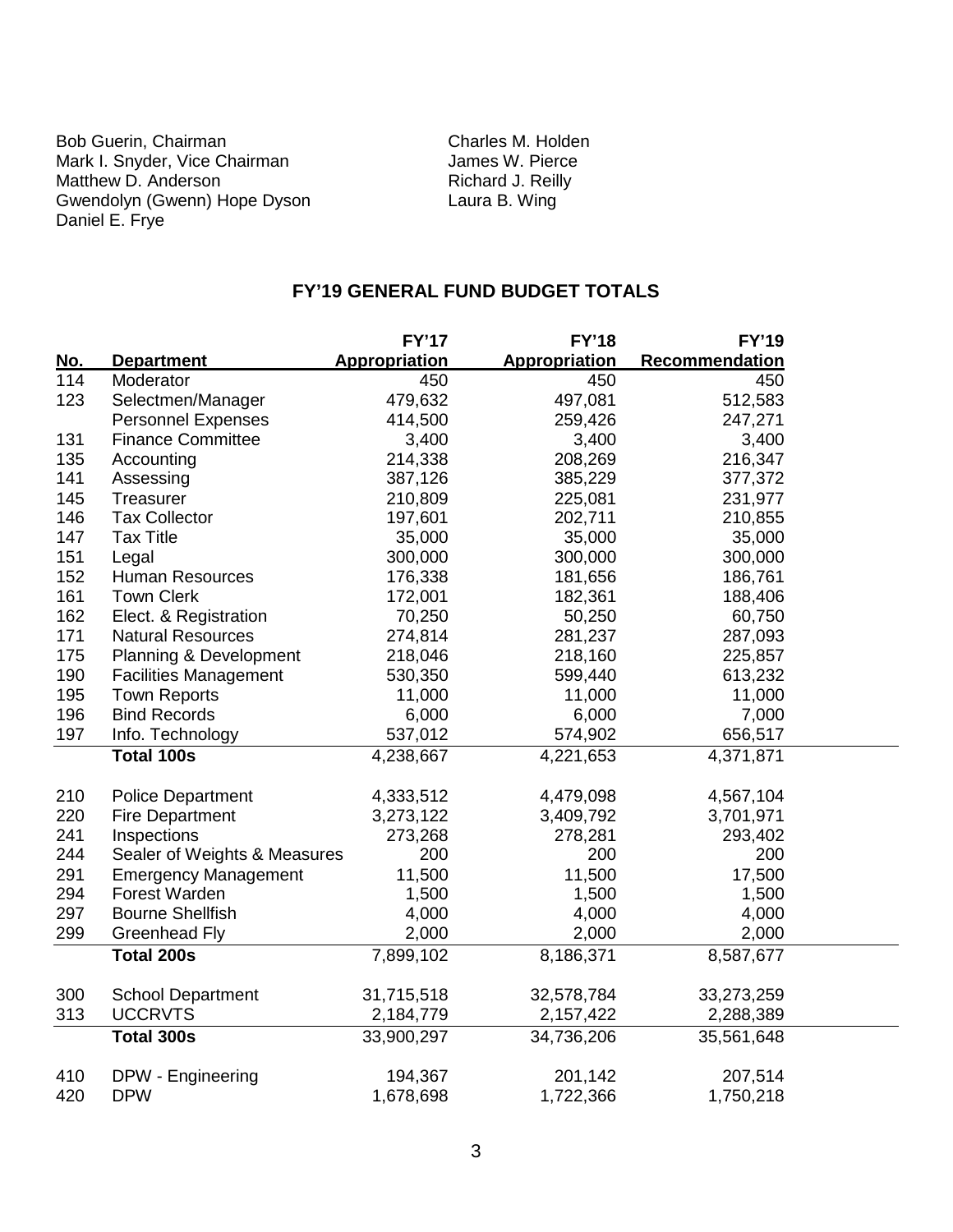| 421 | Snow & Ice                                              | 400,000    | 400,000    | 400,000    |  |  |
|-----|---------------------------------------------------------|------------|------------|------------|--|--|
| 424 | Streetlights                                            | 30,000     | 25,000     | 25,000     |  |  |
|     | <b>Total 400s</b>                                       | 2,303,065  | 2,348,508  | 2,382,732  |  |  |
| 510 | <b>Health Department</b>                                | 191,771    | 199,288    | 208,531    |  |  |
| 522 | <b>Nursing Department</b>                               | 152,412    | 144,468    | 151,925    |  |  |
| 540 | <b>Social Services</b>                                  | 35,000     | 35,000     | 35,000     |  |  |
| 541 | <b>COA</b>                                              | 230,048    | 236,711    | 241,427    |  |  |
| 543 | Veterans                                                | 55,500     | 73,000     | 73,320     |  |  |
|     | <b>Total 500s</b>                                       | 664,731    | 688,467    | 710,203    |  |  |
| 610 | Library                                                 | 949,833    | 998,332    | 997,589    |  |  |
| 630 | Recreation                                              | 161,834    | 170,252    | 190,533    |  |  |
| 650 | DPW - Parks                                             | 20,850     | 25,850     | 25,850     |  |  |
| 671 | Hoxie / Grist Mill                                      | 20,000     | 25,500     | 25,500     |  |  |
| 693 | <b>Memorial Day</b>                                     | 1,200      | 1,200      | 1,200      |  |  |
| 694 | <b>Historic District</b>                                | 14,750     | 14,750     | 14,750     |  |  |
|     | Total 600s                                              | 1,168,467  | 1,235,884  | 1,255,422  |  |  |
|     | <b>Operating Budget Subtotal:</b>                       | 50,174,329 | 51,417,089 | 52,869,553 |  |  |
| 135 | Sanitation, Marina & SHGC Indirect Costs Transfers      |            |            | 45,000     |  |  |
| 171 | <b>Waterways Fund Transfer</b>                          |            |            | 7,500      |  |  |
| 220 | Ambulance Fund Transfer                                 |            |            | 1,200,000  |  |  |
| 630 | Beach & Recreation Account Transfers (incl. Sandy Neck) |            |            | 241,249    |  |  |
| 650 | <b>Cemetery Trust Fund Transfer</b>                     |            |            | 25,000     |  |  |
| 671 | Hoxie House / Grist Mill Transfer                       |            |            | 27,500     |  |  |
|     | <b>Inter-Fund Transfers Subtotal:</b>                   |            |            | 1,546,249  |  |  |
|     |                                                         |            |            |            |  |  |
| 132 | <b>Reserve Fund</b>                                     |            |            | 500,000    |  |  |
| 710 | <b>Short Term Debt</b>                                  |            |            | 50,000     |  |  |
| 750 | Debt                                                    |            |            | 2,860,718  |  |  |
| 910 | Group Health Insurance                                  |            |            | 11,500,000 |  |  |
| 912 | Medicare                                                |            |            | 625,000    |  |  |
| 940 | Property & Liability Insurance                          |            |            | 1,150,000  |  |  |
| 941 | <b>Unemployment Account</b>                             |            |            | 100,000    |  |  |
| 941 | <b>OPEB Trust Fund</b>                                  |            |            | 100,000    |  |  |
| 950 | <b>Retirement Assessment</b><br>3,842,992               |            |            |            |  |  |
|     | <b>Other Budget Accounts Subtotal:</b><br>20,728,710    |            |            |            |  |  |

**FY'19 BUDGET TOTAL: 75,144,512**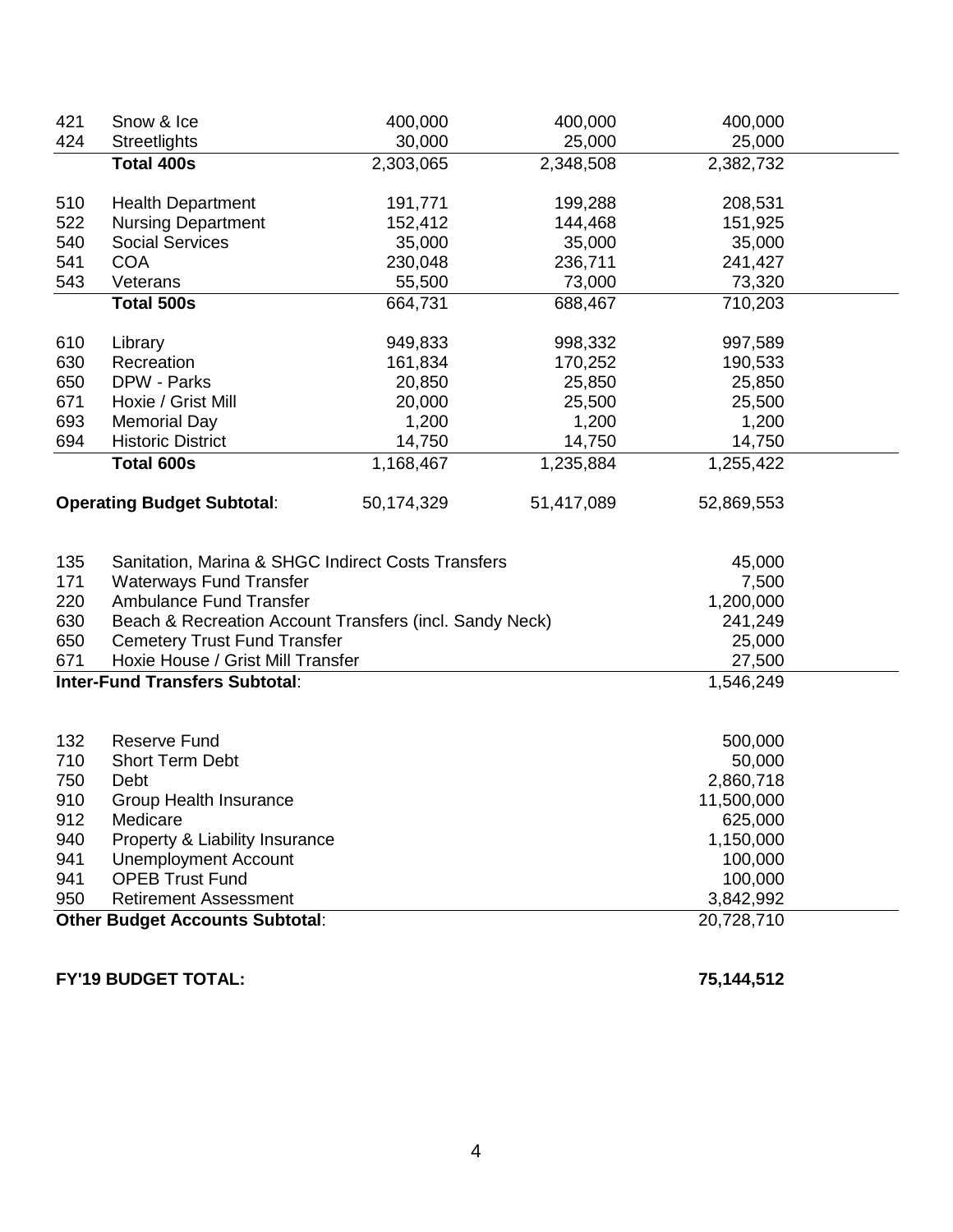**UNANIMOUSLY VOTED: That the Town hear the report of the Finance Committee and raise and appropriate \$72,222,290; transfer and appropriate \$1,337,351 from Free Cash; transfer and appropriate \$1,200,000 from the ambulance receipts reserved for appropriation account; transfer and appropriate \$50,000 from overlay surplus; transfer and appropriate \$15,000 from Sandwich East Boat Basin Marina funds; transfer and appropriate \$15,000 from the Sandwich Hollows Golf Club enterprise fund; transfer and appropriate \$15,000 from the DPW – Sanitation Division enterprise fund; transfer and appropriate \$229,871 from the beach parking receipts reserved for appropriation account; transfer and appropriate \$27,500 from the Hoxie House / Grist Mill receipts reserved for appropriation account; transfer and appropriate \$7,500 from the Waterways Fund; transfer and appropriate \$25,000 from cemetery trust funds; and raise and appropriate \$100,000 for the OPEB Trust Fund; to defray Town expenses for the Fiscal Year 2019 as itemized in the third column entitled FY'19 Recommendation, as printed in the Warrant under Article 2, and set the compensation of elected officials as follows:**

| <b>Moderator</b>                   | 450    |
|------------------------------------|--------|
| <b>Chairman Board of Selectmen</b> | 3,000  |
| Selectmen – 4 each                 | 2,500  |
| <b>Chairman Board of Assessors</b> | 2,000  |
| Assessors – 2 each                 | 1,500  |
| <b>Town Clerk</b>                  | 80,574 |

**This was a voice vote and declared carried unanimously by the Moderator.**

## **ARTICLE 3**

To see if the Town will vote in accordance with the provisions of M.G.L. c.44, §53F½ to raise and appropriate or transfer from available funds a sum of money, to be expended under the direction of the Board of Selectmen, for the purpose of establishing the FY'19 enterprise fund budget for the Department of Public Works Sanitation Division, or take any other action relative thereto.

**UNANIMOUSLY VOTED: That the Town transfer and appropriate \$950,000 from DPW – Sanitation Division receipts and transfer and appropriate \$96,823 from the DPW – Sanitation Division enterprise fund retained earnings, to be expended under the direction of the Board of Selectmen, for establishing the Fiscal Year 2019 Enterprise Fund operating budget for the DPW – Sanitation Division. This was a voice vote and declared carried unanimously by the Moderator.**

## **ARTICLE 4**

To see if the Town will vote in accordance with the provisions of M.G.L. c.44, §53F½ to raise and appropriate or transfer from available funds a sum of money, to be expended under the direction of the Board of Selectmen, for the purpose of establishing the FY'19 enterprise fund budget for Sandwich Hollows Golf Club, or take any other action relative thereto.

**UNANIMOUSLY VOTED: That the Town transfer and appropriate \$900,000 from Golf Department Receipts and transfer and appropriate \$62,466 from the Golf Department enterprise fund retained earnings, to be expended under the direction of the Board of Selectmen, for establishing the Fiscal Year 2019 Enterprise Fund operating budget for Sandwich Hollows Golf Club. This was a voice vote and declared carried unanimously by the Moderator.**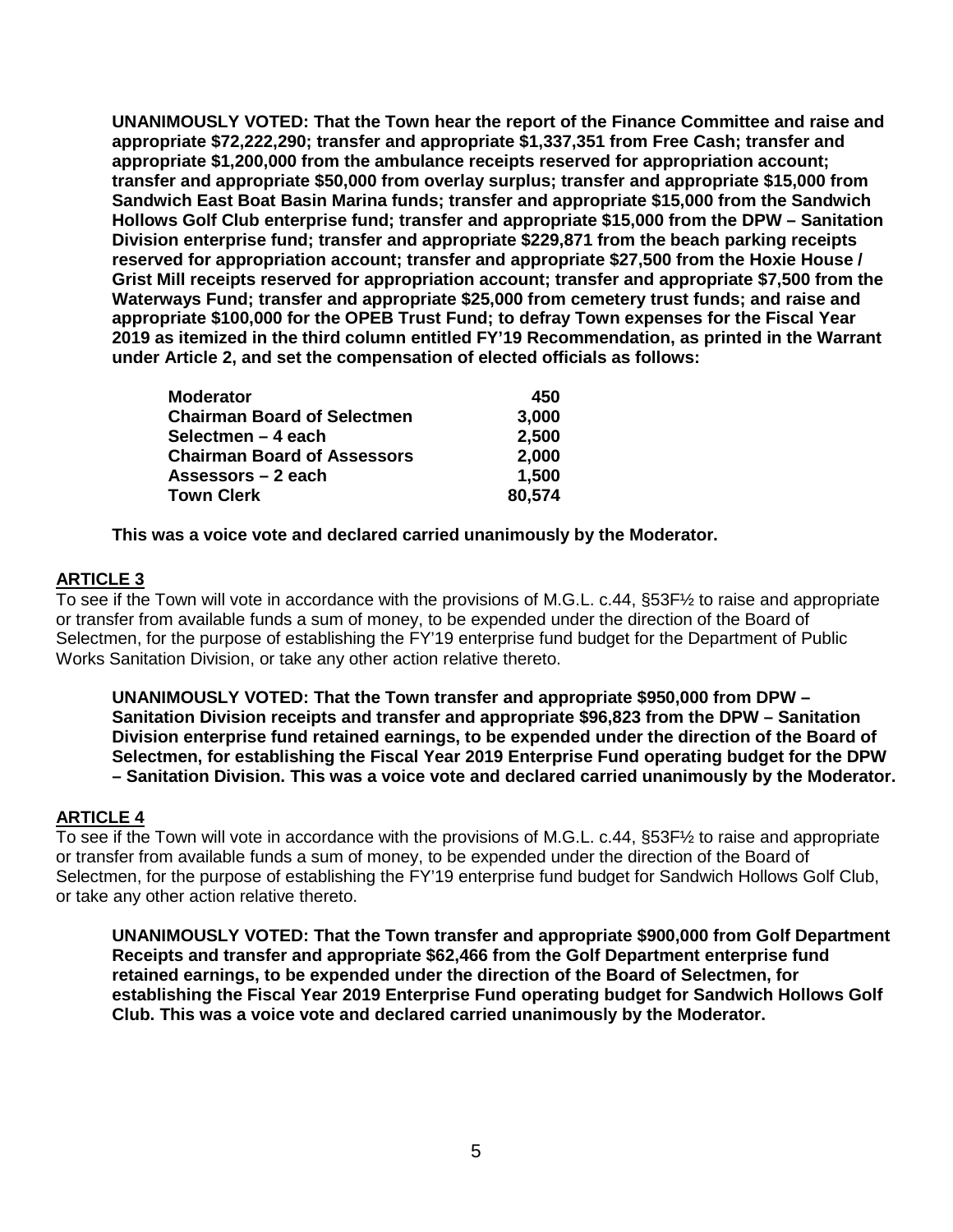# **ARTICLE 5**

To see if the Town will vote in accordance with the provisions of M.G.L. c.44, §53F½ to raise and appropriate or transfer from available funds a sum of money, to be expended under the direction of the Board of Selectmen, for the purpose of establishing the FY'19 enterprise fund budget for the Sandwich Marina – East Boat Basin, or take any other action relative thereto.

**VOTED: That the Town transfer and appropriate \$1,600,000 from Sandwich East Boat Basin Marina Receipts and transfer and appropriate \$152,850 from the Marina enterprise fund retained earnings, to be expended under the direction of the Board of Selectmen, for establishing the Fiscal Year 2019 Enterprise Fund operating budget for the Sandwich East Boat Basin Marina. This was a voice vote and declared carried unanimously by the Moderator.**

# **ARTICLE 6**

To see if the Town will vote to amend the Sandwich Town Bylaws, Section 2.11, Departmental Revolving Funds by adding a new Revolving Fund listing, to read as follows:

| <b>Revolving</b>                        | <b>Authorized to Spend</b>                                       | Revenue                   | Use of                 |
|-----------------------------------------|------------------------------------------------------------------|---------------------------|------------------------|
| <b>Fund</b>                             | <b>Fund</b>                                                      | <b>Source</b>             | <b>Fund</b>            |
| Senior & Community<br>Services Programs | Senior & Community<br>Services Director &<br><b>Town Manager</b> | Program fees &<br>charges | Recreation<br>programs |

## **AND FURTHER,**

To see if the Town will vote in accordance with the provisions of M.G.L. c.44, §53E1/2 and Section 2.11 of the Sandwich Town Bylaws to authorize the spending limits of revolving funds for the following Town departments for FY'19, to be expended under the direction of the Board of Selectmen, in accordance with the following list:

| <b>Revolving Account</b>                           | <b>Expenditure Limit</b> |  |
|----------------------------------------------------|--------------------------|--|
| <b>Recreation Programs</b>                         | \$425,000                |  |
| Solar Energy / Town Utilities                      | \$100,000                |  |
| Town Hall Meeting Room                             | \$10,000                 |  |
| Oak Crest Cove Expenses                            | \$10,000                 |  |
| Sandwich: A Cape Cod Town Book                     | \$3,000                  |  |
| <b>Senior &amp; Community Services</b><br>Programs | \$60,000                 |  |

or take any other action relative thereto.

**VOTED: That the Town amend the Sandwich Town Bylaws by adding a new listing for Senior & Community Services Programs under Section 2.11, Departmental Revolving Funds, and to set the spending limit for all Town Department revolving funds for Fiscal Year 2019, all as printed in**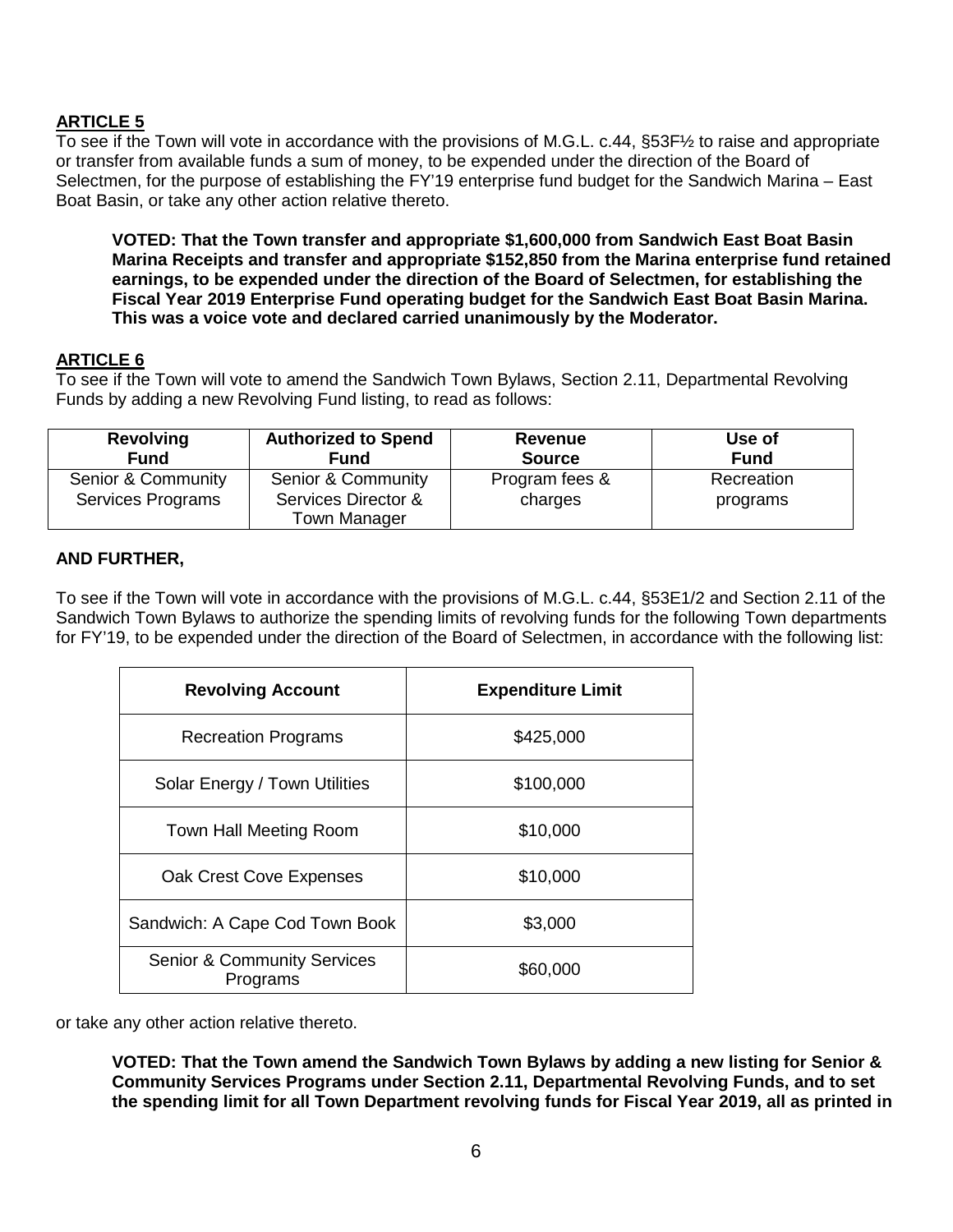#### **the Warrant under Article 6. This was a voice vote and declared carried unanimously by the Moderator.**

## **ARTICLE 7**

To see if the Town will vote to hear the report of the Capital Improvement Planning Committee, and further, to raise and appropriate the sum of \$1,047,987.58 or any other amount, to be expended under the direction of the Board of Selectmen, for the purpose of purchasing and repairing equipment, vehicles, and buildings, and providing related services in accordance with the following list:

| Town Clerk - Poll IT Tablets & Improvements                 | 22,260  |
|-------------------------------------------------------------|---------|
| Natural Resources - Boom Mower Attachment                   | 14,200  |
| Facilities Department – Town Building Repairs/Improvements  | 125,000 |
| Information Technology -Software & Hardware Upgrades        | 100,000 |
| Police Department - Law Enforcement Virtual Training System | 66,859  |
| Police Department - Radio System Upgrades                   | 53,600  |
| Fire Department - Gas Meter Replacement                     | 12,745  |
| Fire Department - SCBA Fill Station                         | 50,000  |
| Fire Department - Boat Engine Repowering & Improvements     | 12,000  |
| Fire Department - Dive Recovery Equipment                   | 5,500   |
| <b>Inspections - Vehicle Replacement</b>                    | 29,219  |
| DPW - Highway - Asphalt Paver                               | 147,651 |
| DPW - Sanitation - Open Top Ejection Trailer Replacement    | 62,191  |
| DPW - Parks - Utility Body Pickup Truck Replacement         | 50,000  |
| DPW - Parks - Gravely Brush Mower Replacement               | 8,500   |
| School Department - School Building Repairs/Improvements    | 125,000 |
| School Department - Demolition & Removal Wing Portables     | 50,000  |
| School Department - Facilities Maintenance Software         | 53,759  |
| School Department - Ford T350 Wheelchair Van Replacement    | 54,603  |
| <b>School Department - School Safety Improvements</b>       | 200,000 |
|                                                             |         |

## **Capital List Total** 1,243,087

# **AND FURTHER**,

To see if the Town will vote to transfer and appropriate the sum of \$195,099.42, or any other amount, from the revenue and unexpended balance sources in accordance with the following list, to be expended under the direction of the Board of Selectmen, for a total FY'19 capital appropriation of \$1,243,087.00, or any other amount:

| <b>Capital Project</b>                    | Date of Vote          | <b>Balance</b> |
|-------------------------------------------|-----------------------|----------------|
| <b>Ambulance Fund Transfer</b>            |                       | 35,745.00      |
| School - HTW School Relifing Study        | 5/5/14 ATM, Article 5 | 3,876.07       |
| DNR - Mobile Radio Upgrades               | 5/4/15 ATM, Article 6 | 8,424.00       |
| DNR - Trailer & Equipment Replacement     | 5/4/15 ATM, Article 6 | 1,311.88       |
| <b>DNR</b> - Tractor Replacement          | 5/4/15 ATM, Article 6 | 3,289.88       |
| DNR - AED Purchases                       | 52/16 ATM, Article 6  | 1,215.00       |
| DNR - Tractor Improvements                | 5/2/16 ATM, Article 6 | 673.48         |
| Facilities - Debris & Leaf Blower         | 5/2/16 ATM, Article 6 | 4,155.00       |
| Emergency Management - Communication Sys. | 5/4/15 ATM, Article 6 | 4,867.76       |
| DPW - Packer Truck Replacement            | 5/7/12 ATM, Article 5 | 2,865.69       |
| DPW - Chipper Replacement                 | 5/4/15 ATM, Article 6 | 3,280.27       |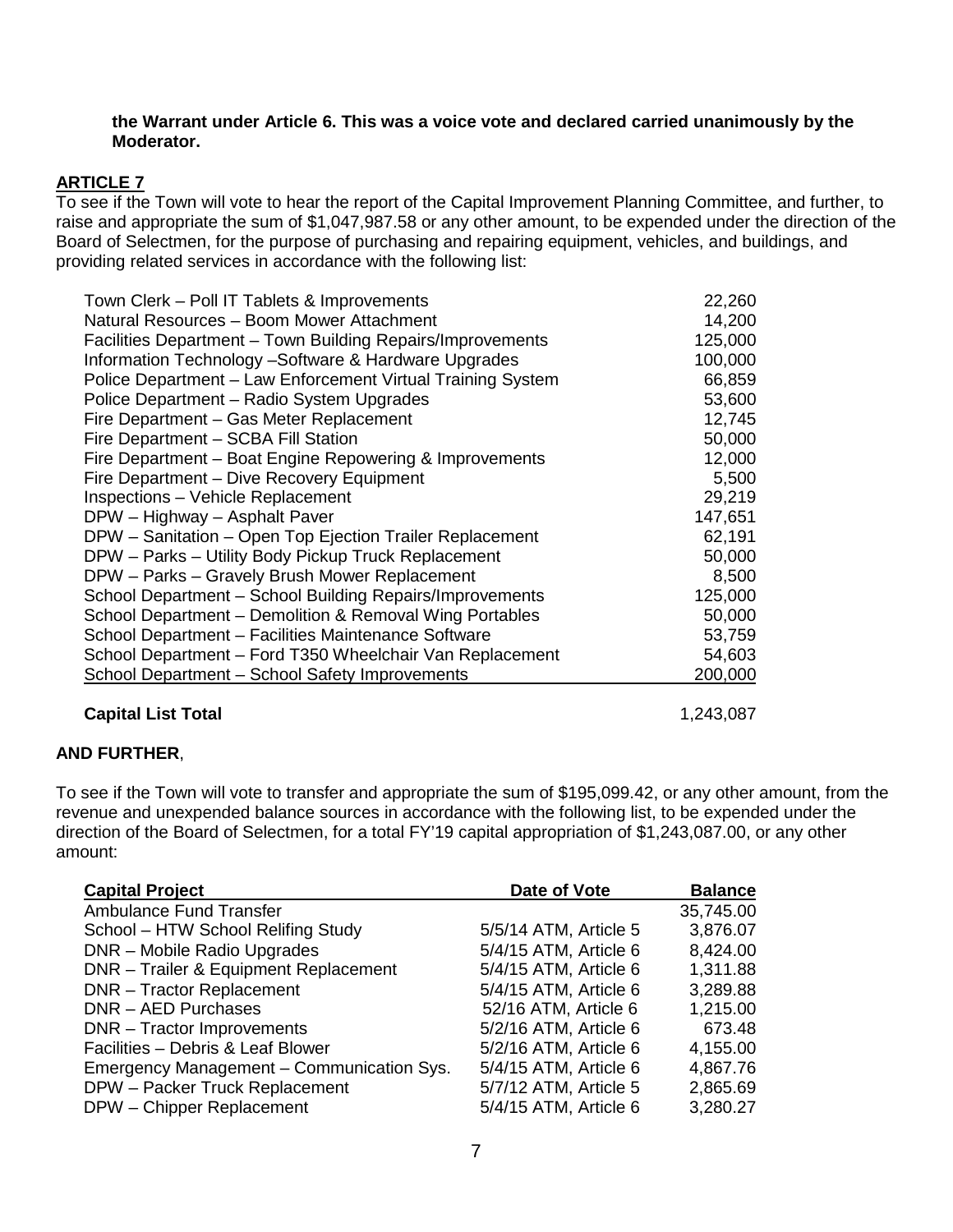| Nursing – Refrigerator & Freezer Replacement | 5/2/16 ATM, Article 6 | 1.447.37   |
|----------------------------------------------|-----------------------|------------|
| Library – Restroom Renovations               | 5/7/12 ATM, Article 5 | 3.326.02   |
| Sandwich High School HVAC System Repairs     | 11/21/16 ATM. Article | 120.622.00 |
|                                              |                       |            |

#### **Capital Offset Total** 195,099.42

or take any other action relative thereto.

**UNANIMOUSLY VOTED: That the Town hear the report of the Capital Improvement Planning Committee and transfer and appropriate \$1,047,987.58 from Free Cash, transfer and appropriate \$35,745 from the Ambulance Fund receipts reserved for appropriation account, and transfer and appropriate \$159,354.42 from unexpended balances in prior fiscal year capital projects, to be expended under the direction of the Board of Selectmen, for the purpose of repairing equipment, vehicles and buildings, and providing related services all as printed in the Warrant under Article 7. This was a voice vote and declared carried unanimously by the Moderator.**

#### **ARTICLE 8**

To see if the Town will vote in accordance with M.G.L. c.40, §5B to raise and appropriate or transfer from available funds the sum of \$100,000.00, or any other amount, to be transferred into the Stabilization Fund, or take any other action relative thereto.

#### **UNANIMOUSLY VOTED: That the Town transfer and appropriate \$100,000 from Free Cash to the Stabilization Fund. This was a voice vote and declared carried unanimously by the Moderator.**

#### **ARTICLE 9**

To see if the Town will vote to raise and appropriate or transfer from available funds the sum of \$36,595.00, or any other amount, to be expended under the direction of the Board of Selectmen, for the purpose of funding the FY'19 Sandwich Promotions Fund as established under Chapter 227 of the Acts of 1997, or take any other action relative thereto.

**UNANIMOUSLY VOTED: That the Town transfer and appropriate \$36,595 from the Sandwich Promotions Fund, to be expended under the direction of the Board of Selectmen, for funding the Fiscal Year 2019 Sandwich Promotions Fund as established under Chapter 227 of the Acts of 1997. This was a voice vote and declared carried unanimously by the Moderator.**

#### **ARTICLE 10**

To see if the Town will vote to authorize the Board of Selectmen to petition the General Court for special legislation , in the form set forth below, to replace the existing special legislation establishing the Town of Sandwich Promotions Fund with new special legislation, for the primary purpose of changing the percentage of room occupancy tax revenue that is deposited into the Fund and changing the manner in which revenue from the Fund is distributed; provided, however, that the General Court may make clerical or editorial changes of form only to the bill, unless the Board of Selectmen approves amendments to the bill before enactment by the General Court which are within the scope of the general public objectives of the petition; or take any other action relative thereto.

AN ACT ESTABLISHING A PROMOTIONS FUND IN THE TOWN OF SANDWICH.

*Be it enacted by the Senate and House of Representatives in General Court assembled, and by the authority of the same, as follows:*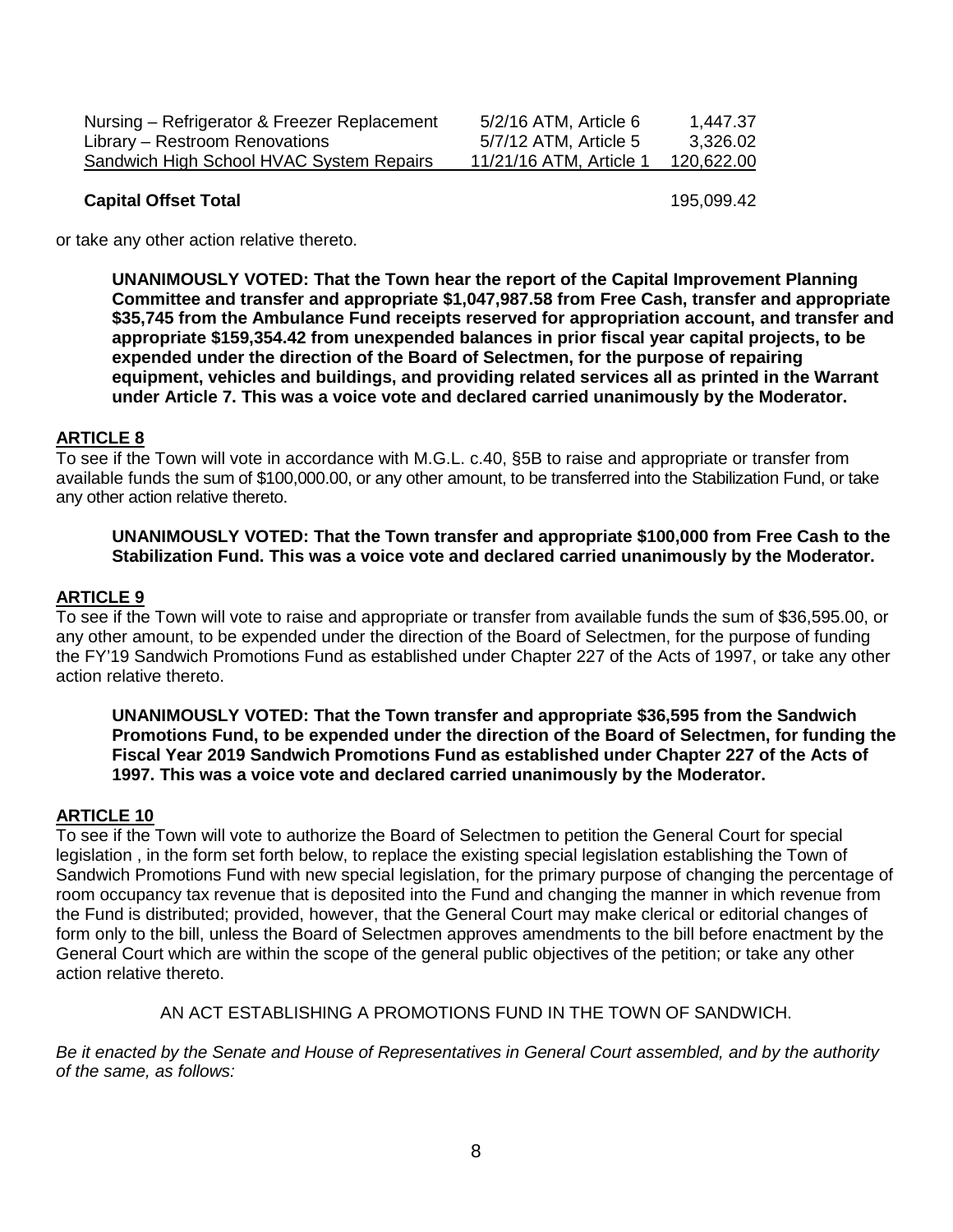SECTION 1. Notwithstanding the provisions of section 53 of chapter 44 of the General Laws or any other general or special law to the contrary, the town of Sandwich is hereby authorized to establish in the town treasury a special account to be known as the Promotions Fund of the town of Sandwich, into which account shall be deposited certain receipts comprising a portion of the total local room occupancy tax received annually by the town under the provisions of section 3A of chapter 64G of the General Laws, as set forth in section 2, as well as any grants, gifts, or donations made to the town in furtherance of the purposes of this act.

SECTION 2. For the purposes of establishing the portion of the local room occupancy tax that may be deposited in said Fund, the town is hereby authorized to deposit, commencing during fiscal year 2019, 25 per cent of all local room occupancy tax revenue received during the course of each fiscal year, with the remaining 75 percent being deposited into the general fund of the Town of Sandwich. All interest earned from said Fund shall be treated as general fund revenue of the town of Sandwich.

SECTION 3. There is hereby established in the town of Sandwich a visitor services board consisting of 7 members to be appointed by the board of selectmen, 1 of whom shall be nominated by the Cape Cod canal region chamber of commerce, 1 of whom shall be nominated by the Sandwich chamber of commerce, 1 of whom shall be nominated by the Sandwich economic development committee, 1 of whom shall represent the hospitality interests within the town, and 3 of whom shall be members at large. If any of the organizations with nominating privileges hereunder cease to exist or operate, the board of selectmen may appoint in place of such nominee a member at large to serve on said visitor services board. The board of selectmen shall fill any vacancies on said visitor services board in a like manner. Said visitor services board shall be charged with the expenditure of revenue from the Fund, as appropriated by town meeting, and shall make an annual report of its doings to the board of selectmen at least thirty days prior to the date of the annual town meeting.

SECTION 4. Expenditures from said Fund shall be made as follows: 40 percent of the revenue deposited into the Fund each fiscal year shall be paid to the Sandwich Chamber of Commerce and 20 percent of the revenue deposited into the Fund each fiscal year shall be paid to the Canal Region Chamber of Commerce; payments shall be made annually, subject to town meeting appropriation, provided that the recipients and the town, acting by and through the visitor services board and town manager, enter into a grant agreement for the expenditure of such funds for programs and projects that enhance the beautification, recreational resources, public safety, promotional and marketing activities, events, services, and public improvements which are of clear mutual interest to the residents and visitors of the town of Sandwich, and which strengthen said town as an attractive center for tourism, conventions, and related purposes of the visitor industry. Recipients shall provide an annual report to the board of selectmen and visitor services board at least thirty days prior to the date of the annual town meeting, detailing expenditures made during the fiscal year and including a forecast of expenditures for the following fiscal year. If any of the recipients designated hereunder cease to exist, the portion of Fund revenue allocated for that recipient shall be available for appropriation and expenditure by the visitor services board in accordance with section 5 of this act.

SECTION 5. Any revenue remaining in said Fund after distribution in accordance with section 4 of this act, shall be available for appropriation by town meeting for expenditure by the visitor services board for programs and projects that enhance the beautification, recreational resources, public safety, promotional and marketing activities, events, services, and public improvements which are of clear mutual interest to the residents and visitors of the town of Sandwich, and which strengthen said town as an attractive center for tourism, conventions, and related purposes of the visitor industry. The cost of such programs shall not exceed the funds available in the Promotions Fund of the town of Sandwich. Any revenue remaining in said fund at the end of the fiscal year shall be available for appropriation during the following fiscal year. Any and all contracts for services, programs and projects authorized hereunder shall be awarded and executed by the board of selectmen, or its designee, upon the recommendation of the visitor services board, subject to compliance with all applicable procurement laws of the commonwealth.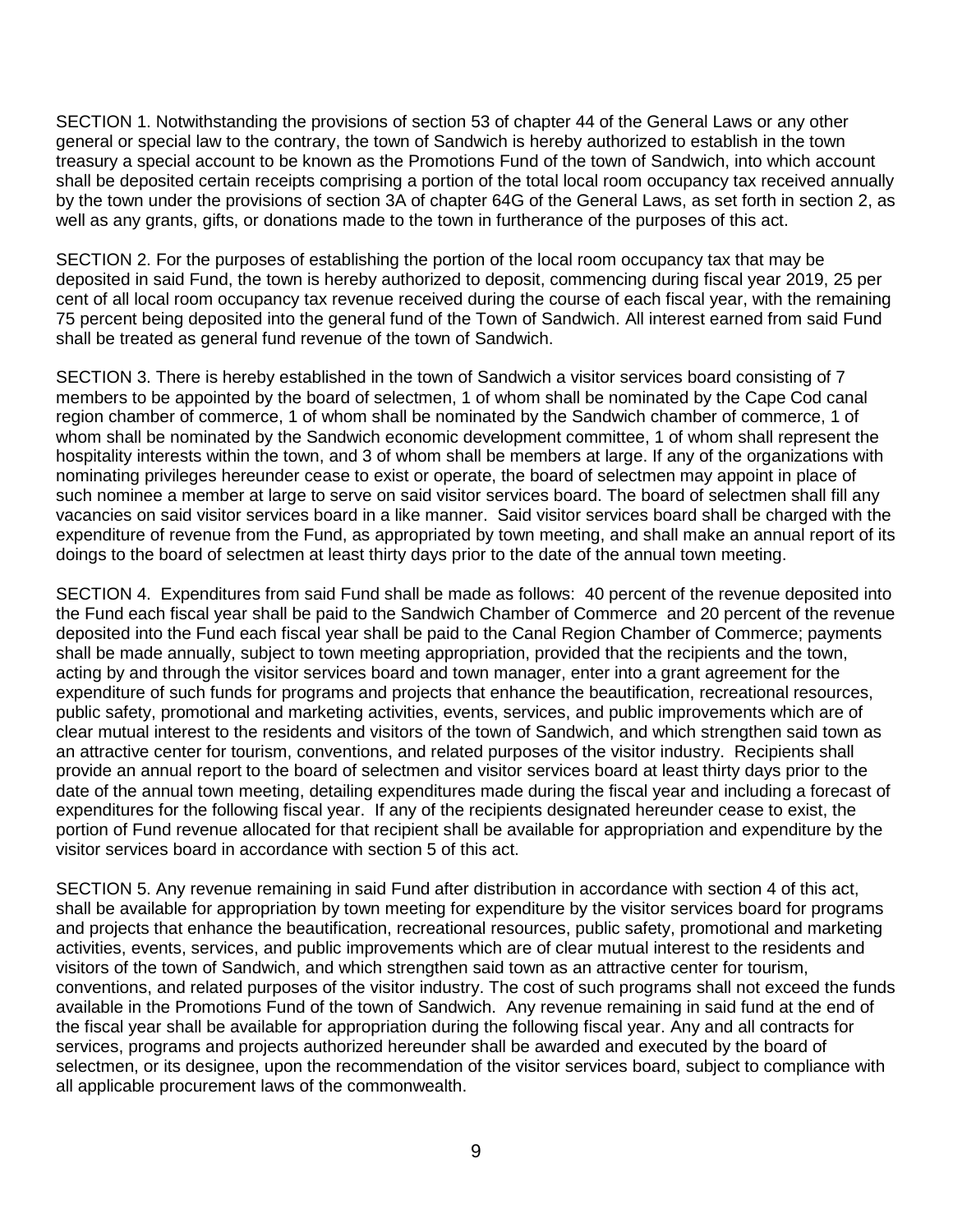SECTION 6. Chapter 227 of the Acts of 1997 and Chapter 153 of the Acts of Chapter 2009 are hereby repealed.

SECTION 7. This act shall take effect upon passage.

**UNANIMOUSLY VOTED: That the Town authorize the Board of Selectmen to petition the General Court for special legislation as printed in the Warrant under Article 10 to replace the existing special legislation establishing the Town of Sandwich Promotions Fund with new special legislation, for the primary purpose of changing the percentage of room occupancy tax revenue that is deposited into the Fund and changing the manner in which revenue from the Fund is distributed; provided, however, that the General Court may make clerical or editorial changes of form only to the bill, unless the Board of Selectmen approves amendments to the bill before enactment by the General Court which are within the scope of the general public objectives of the petition. This was a voice vote and declared carried unanimously by the Moderator.**

## **ARTICLE 11**

To see if the Town will vote to appropriate the sum of money, received or to be received, from the Chapter 90 State Aid to Highways Program for highway construction and/or maintenance on any State approved road during FY'19, or take any other action relative thereto.

**UNANIMOUSLY VOTED: That the Town will vote to appropriate the sum of money, received or to be received, from the Chapter 90 State Aid to Highways Program for highway construction and/or maintenance on any State approved road during FY'19, or take any other action relative thereto. This was a voice vote and declared carried unanimously by the Moderator.**

#### **ARTICLE 12**

To see if the Town will vote to transfer and appropriate the sum of \$30,706.00, or any other amount, to be expended under the direction of the School Committee, from the Sandwich High School cellular antenna lease receipt reserved for appropriation account, under Chapter 154 of the Acts of 2009, for the purpose of the maintenance and improvement of exterior athletic fields and facilities at Sandwich High School, or take any other action relative thereto.

**UNANIMOUSLY VOTED: That the Town transfer and appropriate \$30,706 from the Sandwich High School cellular antenna lease receipts reserved for appropriation account, for the maintenance and improvement of exterior athletic fields and facilities at Sandwich High School as established under Chapter 154 of the Acts of 2009. This was a voice vote and declared carried unanimously by the Moderator.**

#### **ARTICLE 13**

To see if the Town will vote to transfer and appropriate the sum of \$57,468.00, or any other amount, from the beach renourishment receipts reserved for appropriation account, as established at the 2013 Annual Town Meeting under Article 23, to be expended under the direction of the Board of Selectmen, for the purpose of funding future public ocean beach and dune renourishment projects, or take any other action relative thereto.

**UNANIMOUSLY VOTED: That the Town transfer and appropriate \$57,468 from the beach renourishment receipts reserved for appropriation account, to be expended under the direction of the Board of Selectmen, for funding future public ocean beach and dune renourishment projects. This was a voice vote and declared carried unanimously by the Moderator.**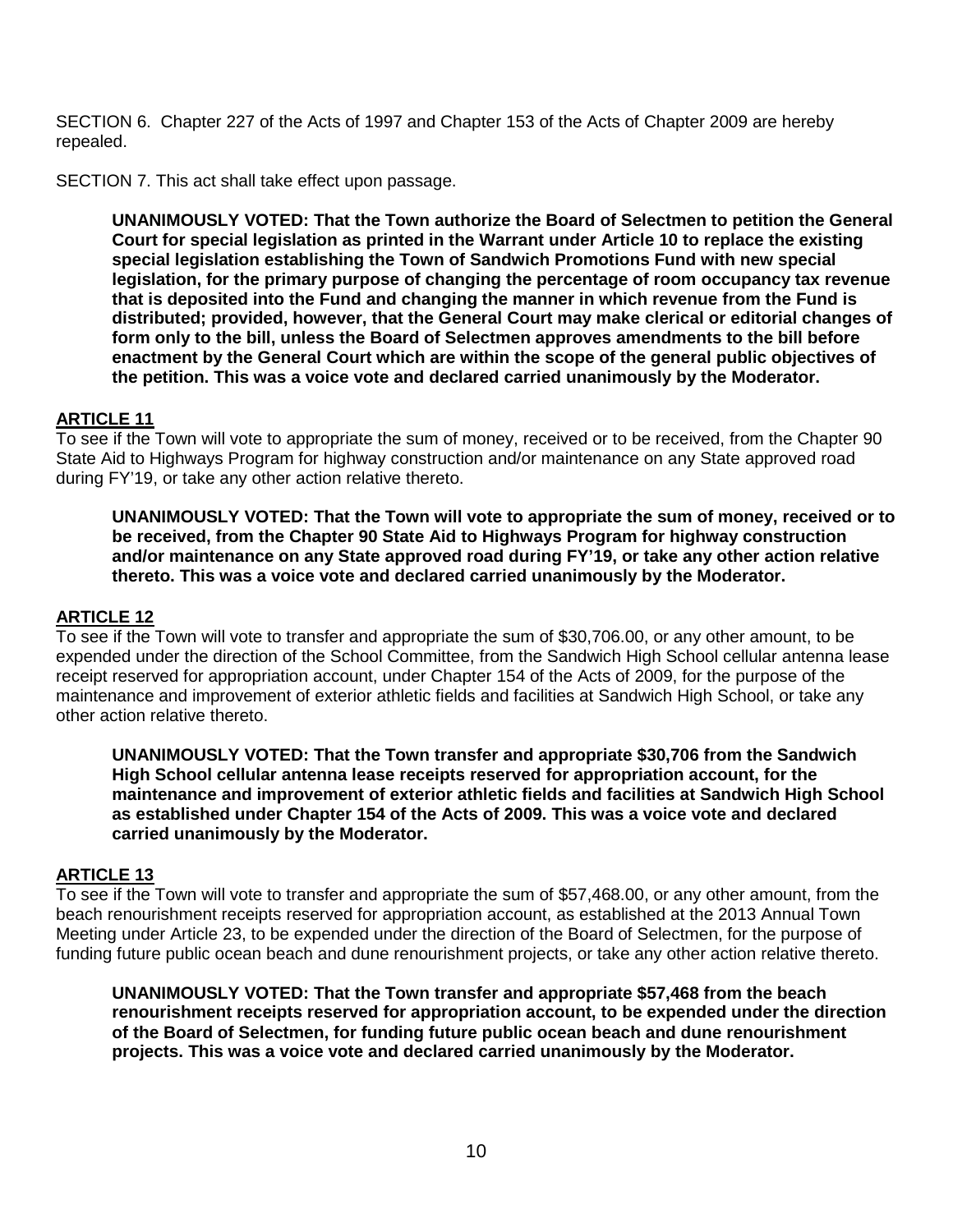## **ARTICLE 14**

To see if the Town will vote to transfer and appropriate \$55,006.00, or any other amount, from bond sale premiums from the Sandwich Marina Office and Garage construction project, as authorized at the February 9, 2015 Special Town Meeting under Article 7, to the Sandwich Marina – East Boat Basin enterprise fund, or take any other action relative thereto.

**UNANIMOUSLY VOTED: That the Town transfer and appropriate \$55,006 from bond sale premiums from the Sandwich Marina Office and Garage construction project, as authorized at the February 9, 2015 Special Town Meeting under Article 7, to the Sandwich Marina – East Boat Basin enterprise fund. This was a voice vote and declared carried unanimously by the Moderator.**

## **ARTICLE 15**

To see if the Town will vote to transfer and appropriate \$33,131.00, or any other amount, from the Reserve for Debt fund balance Account #01-3200-3296, to be expended under the direction of the Board of Selectmen, for the purpose of funding the Fiscal Year 2018 bonding costs associated with the Public Safety construction projects, as authorized at the May 3, 2016 Annual Town Meeting under Article 13, or take any other action relative thereto.

**UNANIMOUSLY VOTED: That the Town transfer and appropriate \$33,131.00, or any other amount, from the Reserve for Debt fund balance Account #01-3200-3296, to be expended under the direction of the Board of Selectmen, for the purpose of funding the Fiscal Year 2018 bonding costs associated with the Public Safety construction projects, as authorized at the May 3, 2016 Annual Town Meeting under Article 13. This was a voice vote and declared carried unanimously by the Moderator.**

## **ARTICLE 16**

To see if the Town will vote to rescind the following debt exclusion authorization amounts which were never bonded and are not needed to complete the authorized projects as listed below, or take any action relative thereto:

| Project                                | Date of Vote           | Amount    |
|----------------------------------------|------------------------|-----------|
| Cape Cod Land Bank Purchases           | 5/3/04 ATM, Article 39 | 850,000   |
| Cape Cod Land Bank Purchase            | 5/3/04 ATM, Article 40 | 90,000    |
| CPA George Fernandez Way Expansion     | 5/4/09 ATM, Article 18 | 1,850,000 |
| Oak Ridge & Forestdale Roofs & Windows | 5/2/11 ATM, Article 4  | 1,665,780 |
| Sandwich Marina Office & Garage        | 2/9/15 STM, Article 7  | 500,000   |
| <b>CPA Lower Shawme Dam</b>            | 5/2/16 ATM, Article 16 | 1,200,000 |
|                                        |                        |           |

## **Total Amount to Rescind 6,155,780**

**UNANIMOUSLY VOTED: That the Town rescind the debt exclusion authorization amounts which were never bonded and are not needed to complete the authorized projects as listed in the Warrant under Article 16. This was a voice vote and declared carried unanimously by the Moderator.**

## **ARTICLE 17**

To see if the Town will vote to accept the layout as a public way of the road known as "Clipper Circle," as heretofore laid out by the Board of Selectmen, and as shown on a plan entitled "Town of Sandwich, Plan of Clipper Circle, as Laid Out as a Town Way by the Selectmen," dated February 21, 2018 prepared by The Horsley Witten Group, said plan on file with the Town Clerk; and further to authorize the Board of Selectmen to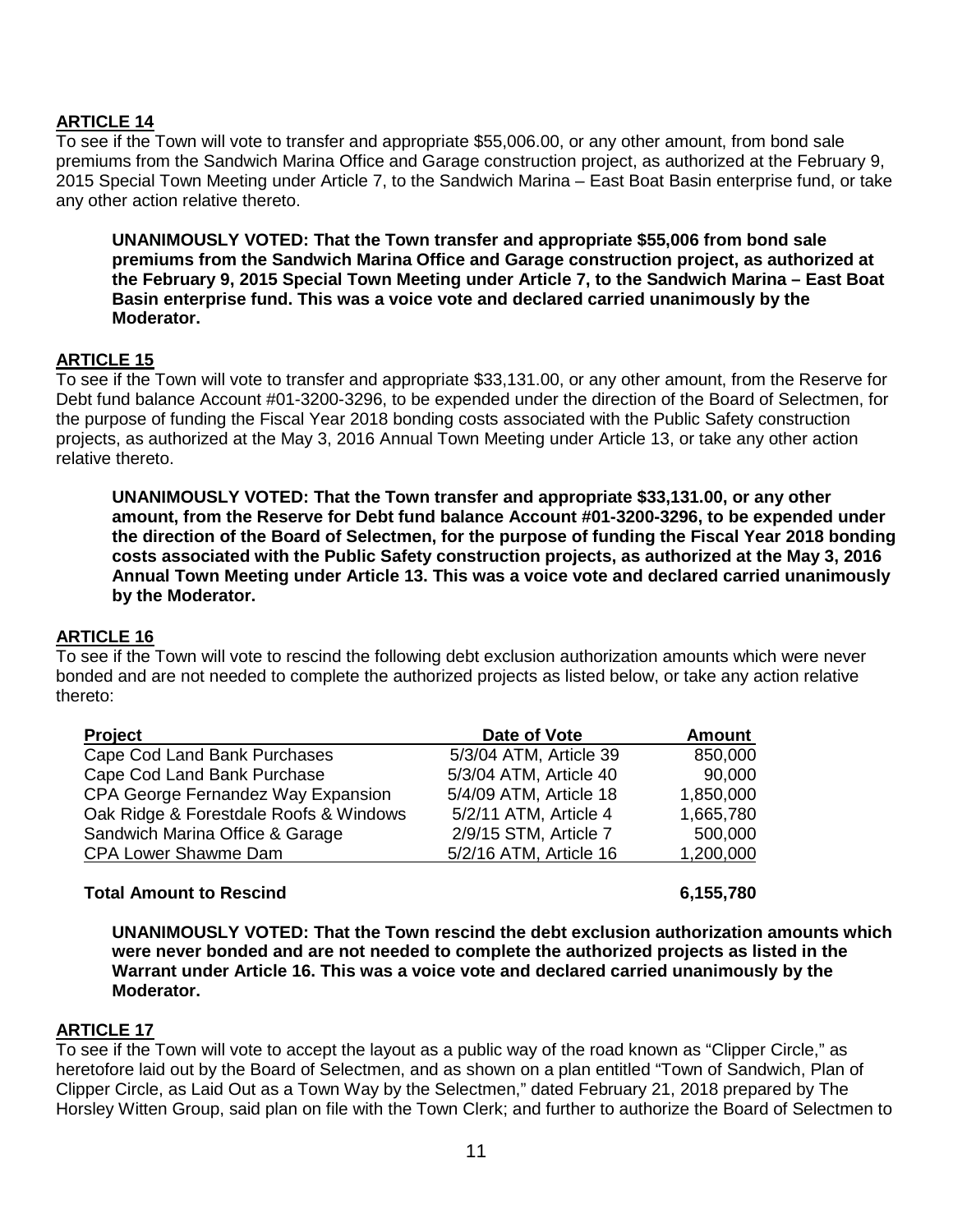acquire by gift, purchase or eminent domain the fee to or lesser interests in said road and any and all related easements, and further to see if the Town will vote to raise by taxation, transfer from available funds and/or borrow a sum of money for said layout, acquisition of rights, and construction, improvement, repair and/or rehabilitation of said roadway and related structures, facilities and/or appurtenances, and any and all expenses related to the foregoing, the entire cost of which shall be assessed as a betterment by the Board of Selectmen, in accordance with M.G.L. c.80, upon each of those properties that receive benefit thereby, with such assessments to bear interest at a rate not to exceed two percent above the rate of interest chargeable to the Town; or take any action relative thereto.

**UNANIMOUSLY VOTED: Move that the Town accept the layout as a public way of the road known as "Clipper Circle," as laid out by the Board of Selectmen, and as shown on a plan entitled "Town of Sandwich, Plan of Clipper Circle, as Laid Out as a Town Way by the Selectmen," dated February 21, 2018 prepared by The Horsley Witten Group; and authorize the Board of Selectmen to acquire by gift, purchase or eminent domain the fee to or lesser interests in said road and any and all related easements, and further to raise and appropriate \$15,000 for such purpose, with said amount to be repaid by assessment of betterments by the Board of Selectmen, in accordance with M.G.L. c.80, upon each of those properties that receive benefit thereby, as printed in the Warrant under Article 17. This was a voice vote and declared carried by the required two-thirds majority by the Moderator.**

## **ARTICLE 18**

To see if the Town will vote to accept the layout as a public way of the road known as "Kensington Drive" as heretofore laid out by the Board of Selectmen, and as shown on a plan entitled "Town of Sandwich, Plan of Kensington Drive, as Laid Out as a Town Way by its Selectmen," dated October 2017, prepared by David C. Thulin, PLS, said plan on file with the Town Clerk; and further to authorize the Board of Selectmen to acquire by gift, purchase or eminent domain the fee interest or easements in said road for purposes for which public ways are commonly used, and any and all related easements; and further to see if the Town will vote to transfer the sum of \$13,892.00, or any other amount, from the FY'18 Legal Account, for said layout, acquisition of rights, and construction, repair and/or rehabilitation of said roadway and related structures and/or appurtenances, and any and all expenses related thereto; or take any action relative thereto.

**UNANIMOUSLY VOTED: Move that the Town accept the layout as a public way of the road known as "Kensington Drive" as heretofore laid out by the Board of Selectmen, and as shown on a plan entitled "Town of Sandwich, Plan of Kensington Drive, as Laid Out as a Town Way by its Selectmen," dated October 2017, prepared by David C. Thulin, PLS; and authorize the Board of Selectmen to acquire by gift, purchase or eminent domain the fee interest or easements in said road for purposes for which public ways are commonly used, and any and all related easements; and transfer \$13,892 from the FY'18 Legal Account, for said layout, acquisition of rights, and construction, repair and/or rehabilitation of said roadway and related structures and/or appurtenance, as printed in the Warrant under Article 18. This was a voice vote and declared carried by the required two-thirds majority by the Moderator.**

## **ARTICLE 19**

To see if the Town will vote to raise and appropriate, transfer from available funds or borrow a sum of money for the purpose of constructing improvements and remodeling, constructing, reconstructing and making extraordinary repairs to Sandwich public roads and public infrastructure, including the boardwalk and related structures, and all other costs incidental and related thereto; and further to authorize the Board of Selectmen to enter into any and all contracts necessary to carry out such project; provided that said appropriation shall be contingent upon the passage of a so-called Proposition Two and One-half debt exclusion referendum in accordance with M.G.L. c.59, §21 C(k), or take any action relative thereto.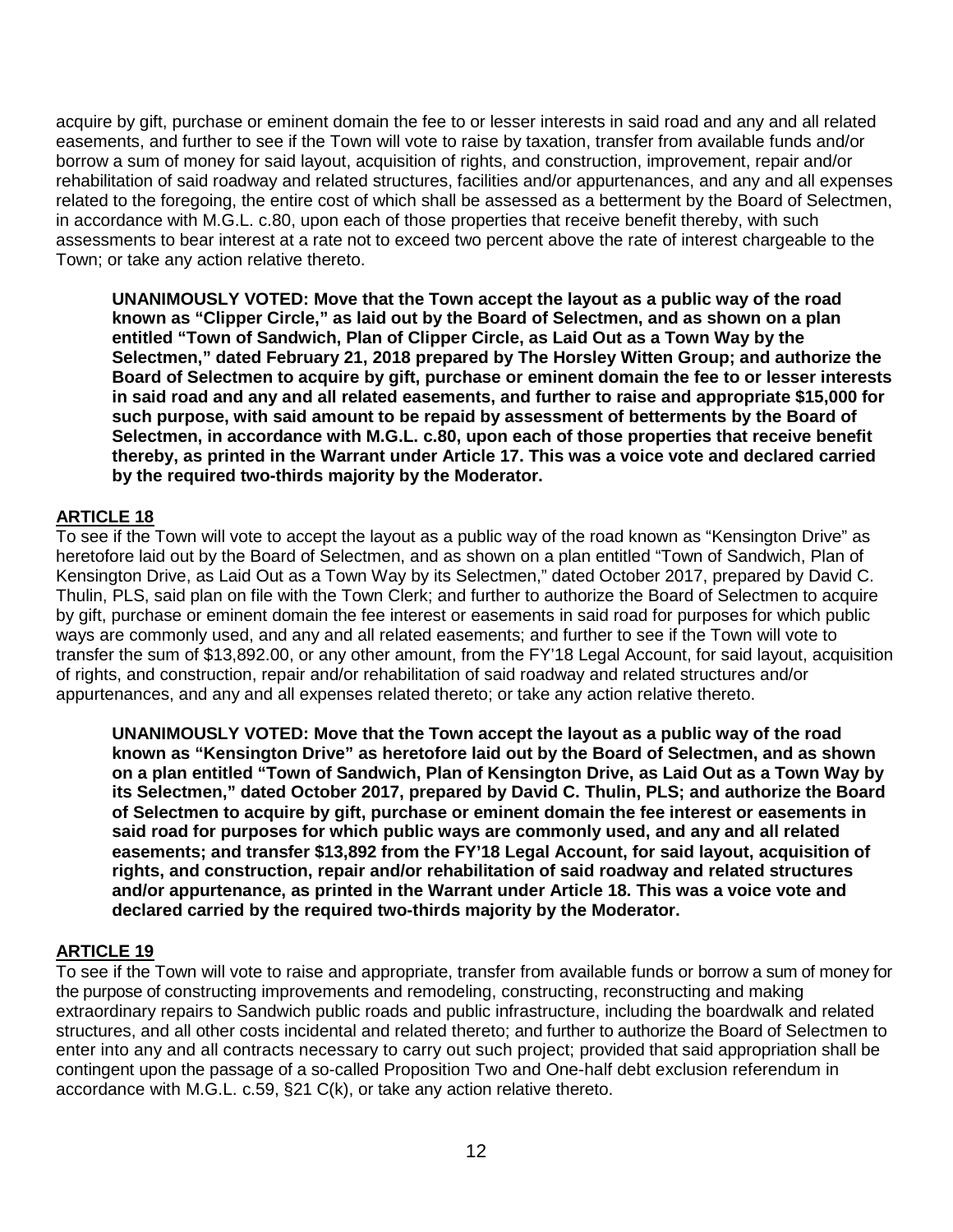**Mike Evaul of 7 Kensington Drive made a Motion to Divide the Question. It was seconded from the floor.** 

**Move that the Town appropriate \$6,000,000 for the purpose of constructing improvements and remodeling, construction, reconstructing and making extraordinary repairs to Sandwich public roads and public infrastructure, and all other costs incidental and related thereto; and to meet this appropriation authorize the Treasurer, with approval of the Board of Selectmen, to borrow \$6,000,000 pursuant to M.G.L. c.44 sec 7 (1), or any other enabling authority, and further to authorize the Board of Selectmen to enter into any and all contracts necessary to carry out such project; provided that said appropriation shall be contingent upon the passage of a so-called Proposition Two and One-half debt exclusion referendum in accordance with M.G.L. c.59 sec. C(k). Any premium received by the Town upon the sale of any bonds or notes approved by this vote, less any such premium applied to the payment of coast approved by this vote in accordance with Chapter 44, Section 20 of the General Laws, thereby reducing the amount authorized to be borrowed to pay such cost by a like amount.**

**David Darling of Old County Road called the Question. It was seconded from the floor.** 

**VOTED: To call the question. This was a voice vote and declared carried by the Moderator.**

**VOTED: On the Motion to Divide the Question. This was a voice vote and declared carried by the Moderator. The vote was doubted and a hand count was requested from the floor. The Moderator called for a counted vote. The motion failed 250 to 228.** 

**Paul Donoghue of Quaker Meetinghouse Road made a motion to amend Article 19 to exclude references to boardwalk repairs. The motion was seconded from the Floor.** 

**COUNTED VOTE: That the Town amend Article 19 to exclude references to boardwalk repairs. This was a counted vote and declared not carried by the Moderator. 90 Yeas and 327 Nays.**

**Jim Galvano of Village Drive made a motion to call the question. His motion was seconded from the floor.** 

**COUNTED VOTE: Move that the Town appropriate \$8,000,000 for the purpose of improvements and remodeling, constructing, reconstructing and making extraordinary repairs to Sandwich public roads and public infrastructure, including the boardwalk and related structures, and all other costs incidental and related thereto; and to meet this appropriation authorize the Treasurer, with the approval of the Board of Selectmen, to borrow \$8,000,000 pursuant to M.G.L. c.44, §7(1), or any other enabling authority, and further to authorize the Board of Selectmen to enter into any and all contracts necessary to carry out such project; provided that said appropriation shall be contingent upon the passage of a so-called Proposition Two and One-half debt exclusion referendum in accordance with M.G.L. c.59, §21 C(k). Any premium received by the Town upon the sale of any bonds or notes approved by this vote, less any such premium applied to the payment of the costs of issuance of such bonds or notes, may be applied to the payment of costs approved by this vote in accordance with Chapter 44, Section 20 of the General Laws, thereby reducing the amount authorized to be borrowed to pay such costs by a like**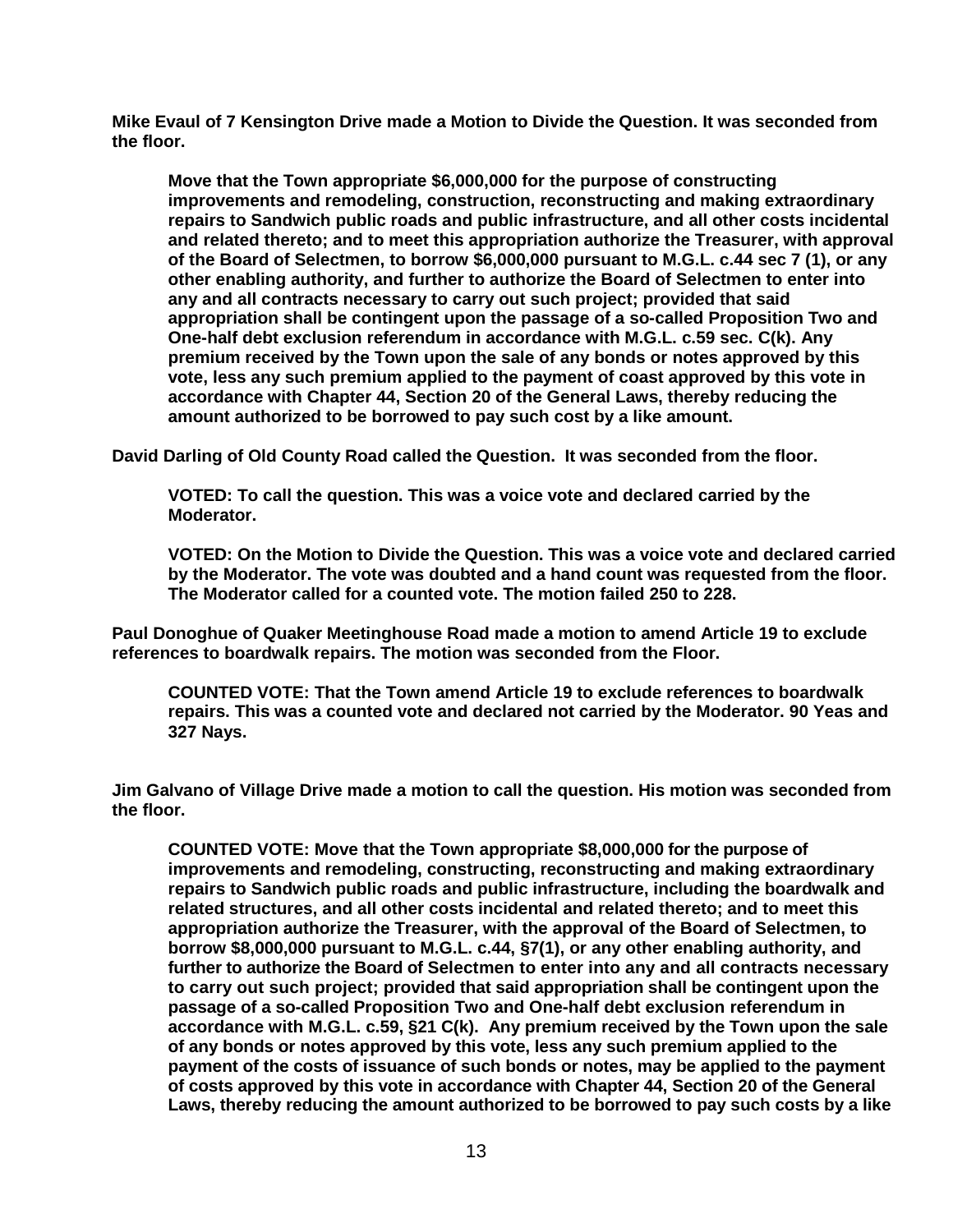#### **amount. This was a counted vote and declared carried by the required two-thirds majority by the Moderator. 379 Yeas and 63 Nays.**

## **ARTICLE 20**

To see if the Town will vote to direct the Board of Selectmen to issue a Request for Proposals pursuant to General Laws Chapter 30B, Section 16, to dispose, by either conveyance of the fee simple interests or by a long term lease of up to 99 years, a portion of the Henry T, Wing School parcel consisting of Assessor's Map 43, Parcel 005, as shown on a sketch plan entitled "H.T. Wing School May 2018 Annual Town Meeting Sketch", dated April 9, 2018, prepared by the Town of Sandwich Engineering Department, attached as "Article 20 – Sketch Plan for Henry T. Wing School Disposition Area" to the warrant, delineating the portion of the parcel to be made available for disposition and the portion to be retained by the Town; provided that the award of a sale or long-term lease shall be subject to approval of a future Town Meeting after the completion of the RFP process; and provided further, that the RFP shall contain the following restrictions and limitations: (1) the Town will retain ownership of all playing fields and open space as well as all Morse Road and Beale Avenue parking; (2) the Town will retain a historic preservation restriction requiring that all or a portion of the exterior façade of the 1927 building be retained; (3) the Town will grant an easement for all septic system and leaching bed components with a requirement that the owner/lessee pay to connect the building(s) to any sewer line installed in the future on Route 130 or Beale Avenue; (4) proposed uses of the buildings shall be consistent with existing zoning; (5) the owner/lessee shall be responsible for all demolition costs; (6) primary access to any new buildings shall be off Beale Avenue; and (7) such other terms and conditions deemed to be in the best interests of the Town of Sandwich as determined by the Board of Selectmen; or take any action relative thereto.

**VOTED: That the Town direct the Board of Selectmen to issue a Request for Proposals pursuant to General Laws Chapter 30B, Section 16, to dispose, by either conveyance of the fee simple interests or by a long term lease of up to 99 years, a portion of the Henry T, Wing School parcel consisting of Assessor's Map 43, Parcel 005, as shown on a sketch plan entitled "H.T. Wing School May 2018 Annual Town Meeting Sketch", dated April 9, 2018, prepared by the Town of Sandwich Engineering Department, delineating the portion of the parcel to be made available for disposition and the portion to be retained by the Town; provided that the award of a sale or long-term lease shall be subject to approval of a future Town Meeting after the completion of the RFP process; and provided further, that the RFP shall contain the restrictions and limitations printed in the Warrant under Article 20. This was a voice vote and declared carried by the Moderator.**

## **ARTICLE 21**

To see if the Town will vote to hear and act on the report of the Community Preservation Committee on the FY'19 Community Preservation budget and to appropriate from the Community Preservation Fund FY'19 estimated annual revenues the sum of \$75,000.00, or any other sum, to meet the administrative expenses and all other necessary and proper expenses of the Community Preservation Committee for FY'19; and further to reserve for future appropriation a sum of money from the Community Preservation Fund estimated annual revenues for open space, historic resources, and community housing purposes, as well as a sum of money to be placed in the FY'19 Budgeted Reserve for general Community Preservation Act purposes; and further to appropriate from the Community Preservation Fund a sum or sums of money for previously authorized Community Preservation Act debt payments; and further to appropriate from the Community Preservation Fund a sum or sums of money for Community Preservation projects or purposes as recommended by the Community Preservation Committee; or take any other action in relation thereto.

**UNANIMOUSLY VOTED: That the Town hear and act on the report of the Community Preservation Committee on the Fiscal Year 2019 Community Preservation budget and transfer and appropriate \$75,000 from the Community Preservation Fund Fiscal Year 2019 estimated**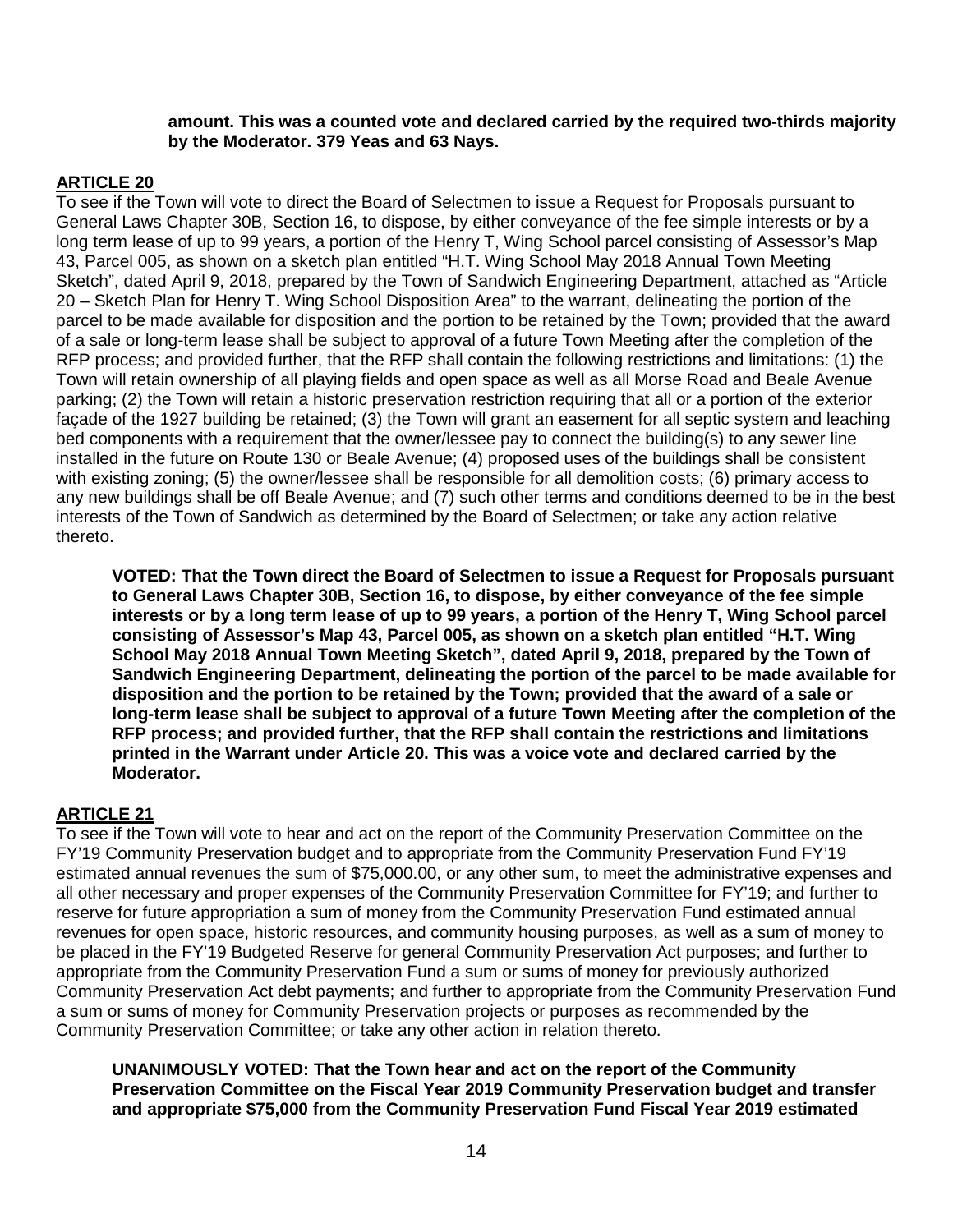**annual revenues, to be expended under the direction of the Board of Selectmen, to meet the administrative expenses and all other necessary and proper expenses of the Community Preservation Committee for Fiscal Year 2019; and further reserve for future appropriation from the Fiscal Year 2019 Community Preservation Fund estimated annual revenues the following sums: \$203,549 for open space purposes; \$203,549 for historic resources purposes; and \$203,549 for community housing purposes; and further transfer and appropriate \$1,407,403 from the Community Preservation Fund undesignated fund balance for debt payments. This was a voice vote and declared carried unanimously by the Moderator.**

#### **ARTICLE 22**

To see if the Town will vote to raise and appropriate or transfer from available funds under the Community Preservation Act open space and recreation program, or borrow, the sum of \$2,100,000.00, or any other amount, to be expended under the direction of the Board of Selectmen, for the purpose of securing professional services to design, permit, construct, and to rehabilitate and make extraordinary repairs to establish skate park and multi-purpose recreation court facilities to be located at 34 Quaker Meetinghouse Road; or take any other action relative thereto.

**Bobby George of Service Road made a motion to call the question. There was a second from the floor. This was a voice vote and declared carried by the Moderator.**

**UNANIMOUSLY VOTED: That the Town appropriate \$2,100,000 under the Community Preservation Act open space and recreation program, to be expended under the direction of the Board of Selectmen, for the purpose of securing professional services to design, permit, construct, and to rehabilitate and make extraordinary repairs to establish a skate park and multi-purpose recreation court facilities to be located at 34 Quaker Meetinghouse Road, and further that to meet this appropriation, the Treasurer with the approval of the Board of Selectmen is hereby authorized to borrow \$2,100,000 pursuant to M.G.L. c. 44, § 7(1), M.G.L. c.44B, or any other enabling authority, and to issue bonds and notes of the Town therefor. Any premium received by the Town upon the sale of any bonds or notes approved by this vote, less any such premium applied to the payment of the costs of issuance of such bonds or notes, may be applied to the payment of costs approved by this vote in accordance with M.G.L. c.44, § 20, thereby reducing the amount authorized to be borrowed to pay such costs by a like amount. This was a voice vote and declared carried by the required two-thirds majority by the Moderator.**

## **ARTICLE 23**

To see if the Town will vote to transfer and appropriate under the Community Preservation Act affordable housing program the sum of \$10,000.00, or any other amount, to be expended under the direction of the Board of Selectmen, for the purpose of supporting the Housing Assistance Corporation Cape Community Housing Partnership down payment and closing cost assistance program; that to meet this appropriation the Town transfer from the Community Preservation Fund a sum of money for this purpose; and further, to authorize the Board of Selectmen to enter into a grant agreement with said Housing Assistance Corporation, on such terms and conditions as the Board of Selectmen deems appropriate; or take any other action relative thereto.

**UNANIMOUSLY VOTED: That the Town transfer and appropriate \$10,000 from the Community Preservation Act affordable housing reserve, to be expended under the direction of the Board of Selectmen, for the purpose of supporting the Housing Assistance Corporation Cape Community Housing Partnership down payment and closing cost assistance program as printed in the Warrant under Article 23. This was a voice vote and declared carried unanimously by the Moderator.**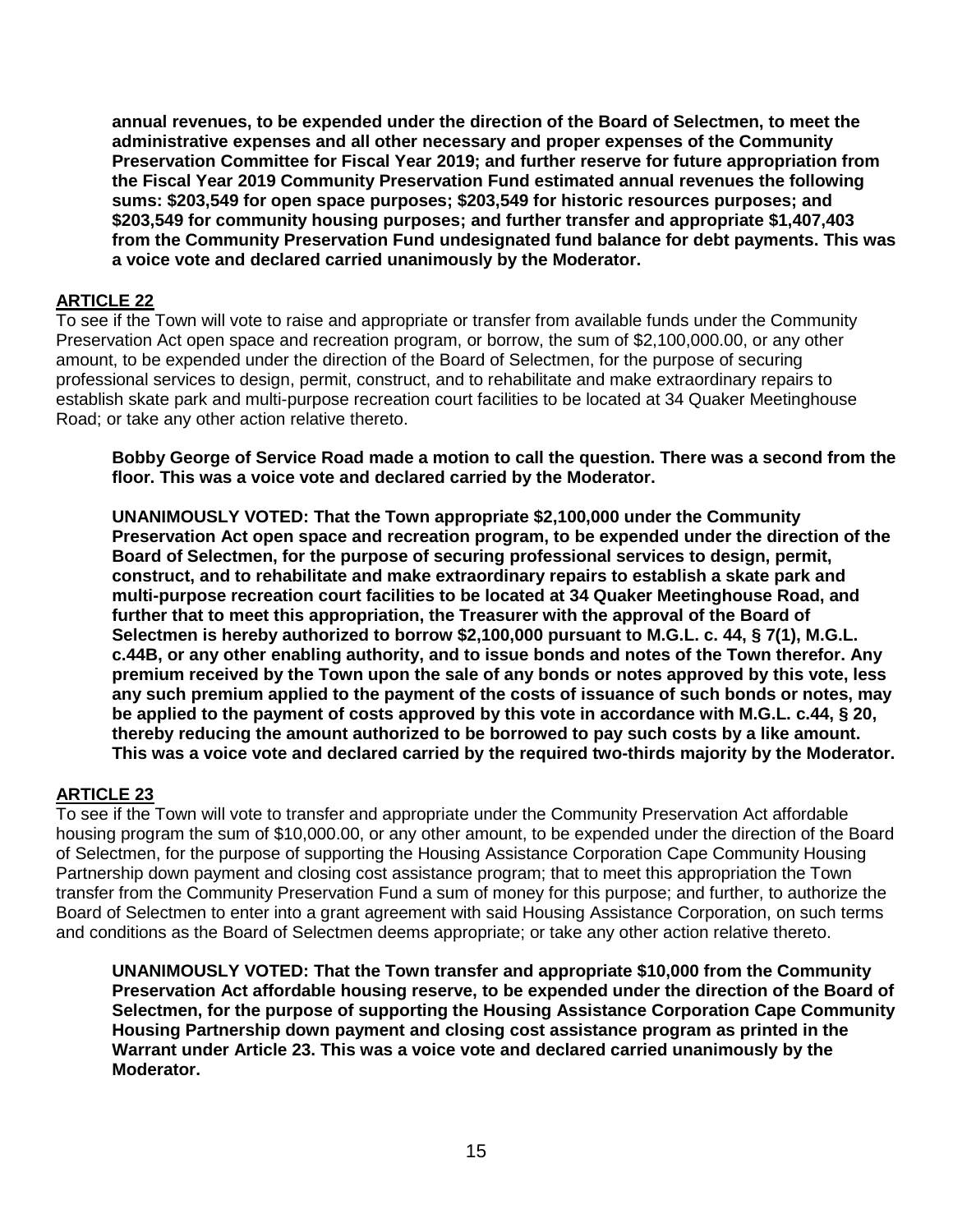## **ARTICLE 24**

To see if the Town will vote to transfer and appropriate under the Community Preservation Act affordable housing program the sum of \$100,000.00, or any other amount, to be expended under the direction of the Board of Selectmen, for the purpose of supporting the Latham Centers, Inc. and Residential Rehabilitation Housing, Inc. Headwaters Replacement Housing program located at 2 Symphony Lane; that to meet this appropriation the Town transfer from the Community Preservation Fund a sum of money for this purpose; and further, to authorize the Board of Selectmen to enter into a grant agreement with said Latham Centers, Inc. and Residential Rehabilitation Housing, Inc., on such terms and conditions as the Board of Selectmen deems appropriate; or take any other action relative thereto.

**UNANIMOUSLY VOTED: That the Town transfer and appropriate \$100,000 from the Community Preservation Act affordable housing reserve, to be expended under the direction of the Board of Selectmen, for the purpose of supporting the Latham Centers, Inc. and Residential Rehabilitation Housing, Inc. Headwaters Replacement Housing program located at 2 Symphony Lane, as printed in the Warrant under Article 24. This was a voice vote and declared carried unanimously by the Moderator.**

## **ARTICLE 25**

To see if the Town will vote to transfer and appropriate under the Community Preservation Act historic resources program the sum of \$75,000.00, or any other amount, to be expended under the direction of the Board of Selectmen, for the purpose of preserving, restoring, and protecting the Nye Family of America Association Inc. Grange Mill at the Benjamin Nye Homestead located at Old County Road; that to meet this appropriation the Town transfer from the Community Preservation Fund a sum of money for this purpose; and further, to authorize the Board of Selectmen to enter into a grant agreement with said Nye Family of America Association, Inc., on such terms and conditions as the Board of Selectmen deems appropriate, setting forth the conditions under which such funds may be expended; and to further authorize the Board of Selectmen to accept a historic preservation restriction pursuant to the grant agreement; or take any other action relative thereto.

**UNANIMOUSLY VOTED: That the Town transfer and appropriate \$75,000 from the Community Preservation Act historic resources reserve, to be expended under the direction of the Board of Selectmen, for the purpose of preserving, restoring, and protecting the Nye Family of America Association Inc. Grange Mill at the Benjamin Nye Homestead located at Old County Road, as printed in the Warrant under Article 25. This was a voice vote and declared carried unanimously by the Moderator.**

**In accordance with Section 1.15 of the Town of Sandwich Bylaws, the Moderator asked Town Meeting to vote to continue past 11PM. This was a voice vote and declared carried by the required two-thirds majority by the Moderator.**

#### **ARTICLE 26**

To see if the Town will vote to transfer and appropriate under the Community Preservation Act open space and recreation program the sum of \$15,000.00, or any other amount, to be expended under the direction of the Board of Selectmen, for the purpose of designing, constructing, and installing a Vietnam memorial monument with the American Legion Post 188 to be located at Town Hall Square; that to meet this appropriation the Town transfer from the Community Preservation Fund a sum of money for this purpose; and further, to authorize the Board of Selectmen to enter into a grant agreement with said American Legion Post 188, on such terms and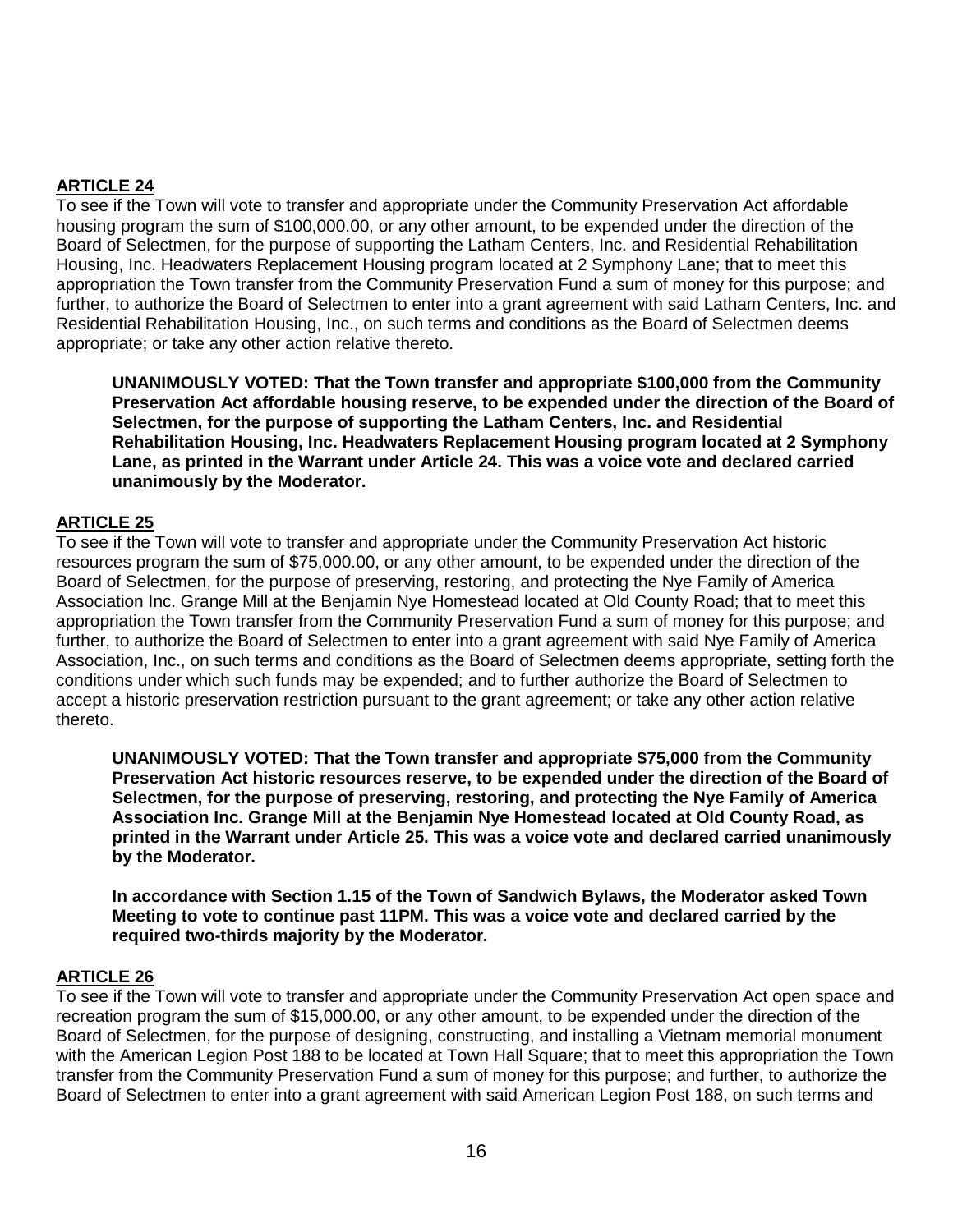conditions as the Board of Selectmen deems appropriate, setting forth the conditions under which such funds may be expended, or take any other action relative thereto.

**Norman Eklund of Quaker Meetinghouse Road asked to reconsider the vote on Article 22. The Moderator ruled the motion out of order.** 

**UNANIMOUSLY VOTED: That the Town transfer and appropriate \$15,000 from the Community Preservation Act open space and recreation reserve, to be expended under the direction of the Board of Selectmen, for the purpose of designing, constructing, and installing a Vietnam memorial monument with the American Legion Post 188 to be located at Town Hall Square, as printed in the Warrant under Article 26. This was a voice vote and declared carried unanimously by the Moderator.**

#### **ARTICLE 27**

To see if the Town will vote to amend the Sandwich Protective Zoning By-laws by amending the definition of Accessory Dwelling Unit, by deleting the crossed out wording and inserting the underlined wording as follows:

**ACCESSORY DWELLING UNIT** - A dwelling unit with the purpose of promoting affordable housing in the Town for year-round residents that is no larger than 1,000 square feet in size or thirty (30) percent if of the gross square footage of a principal dwelling, whichever is smaller larger.

or take any other action relative thereto.

**UNANIMOUSLY VOTED: That the Town amend the Sandwich Protective Zoning By-laws by amending the definition of Accessory Dwelling Unit as printed in the Warrant under Article 27. This was a voice vote and declared carried by the required two-thirds majority by the Moderator.**

#### **ARTICLE 28**

To see if the Town will vote to amend the Sandwich Protective Zoning By-laws by deleting the reference in Article IV, Section 4138 to the "1987 Master Plan update" and replacing it with the "2009 Local Comprehensive Plan", or take any other action relative thereto.

**UNANIMOUSLY VOTED: That the Town amend the Sandwich Protective Zoning By-laws by deleting the reference in Article IV, Section 4138 to the "1987 Master Plan update" and replacing it with the "2009 Local Comprehensive Plan". This was a voice vote and declared carried by the required two-thirds majority by the Moderator.**

#### **ARTICLE 29**

To see if the Town will vote to amend the Sandwich Protective Zoning By-laws by amending Article IV, Section 4182, Procedure, and Section 4186, Application Requirements for Building Permit and Special Permit" so that both sections reference the correct section numbers as follows:

Section 4182, Procedure, Second Paragraph: change reference to read "…Sections 4180 through 4196 and other applicable sections of this bylaw."

Section 4186, Application Requirements for Building Permit and Special Permit, Paragraph l: change reference to read "…Section 4195 if on town land."

or take any other action relative thereto.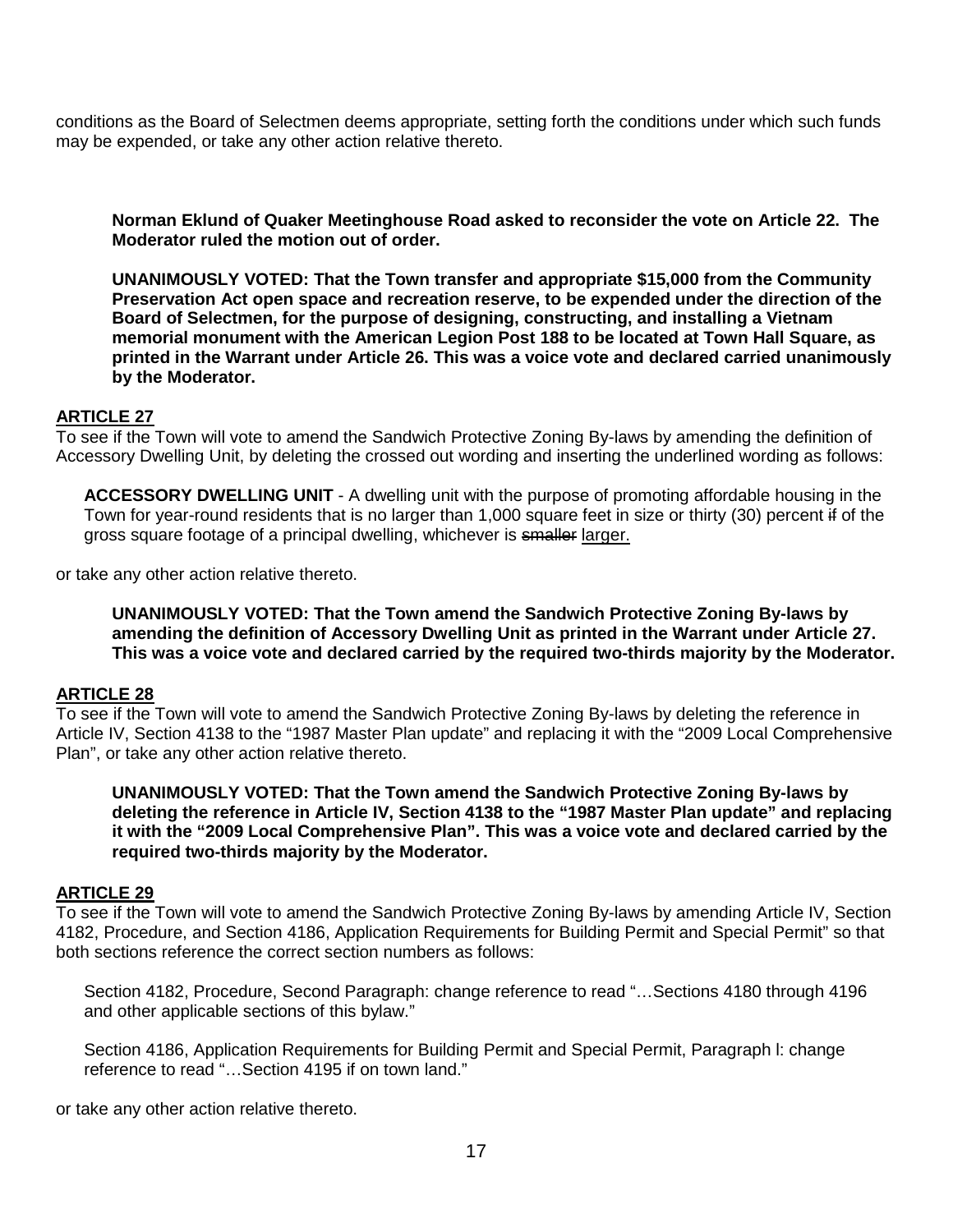**UNANIMOUSLY VOTED: That the Town amend the Sandwich Protective Zoning By-laws by correcting the section references in Article IV, Section 4182, Procedure, and Section 4186, Application Requirements for Building Permit and Special Permit, as printed in the Warrant under Article 29. This was a voice vote and declared carried by the required two-thirds majority by the Moderator.**

#### **ARTICLE 30**

To see if the Town will vote to amend the Sandwich Protective Zoning By-laws by deleting Article VIII**,**  Temporary Moratorium on Recreational Marijuana Establishment, in its entirety, or take any action relative thereto.

**UNANIMOUSLY VOTED: That the Town amend the Sandwich Protective Zoning By-laws laws by deleting Article VIII, Temporary Moratorium on Recreational Marijuana Establishment, in its entirety. This was a voice vote and declared carried by the required two-thirds majority by the Moderator.**

#### **ARTICLE 31**

To see if the Town will vote to amend the Town of Sandwich Bylaws by adding a new Part 10, Protocols for Dangerous Dog issues, to Section 3.75, Animal Control, to read as follows:

## **Part 10 PROTOCOL FOR DANGEROUS DOG ISSUES**

- 1. In the case of a dog that attacks a person without justification and causes serious bodily injury; which includes but not limited to, inflicting serious bodily harm or death to a person requiring emergency ambulance transportation to a medical facility and/or hospitalization from medical treatment resulting from the attack and/or permanent loss of function and/or serious disfigurement and/or a serious fracture, a "Dangerous Dog Hearing" shall be requested of the hearing authority by the Town Animal Control Officer. During said hearing, shall be conducted in accordance with G.L. c. 140, §157, and euthanization shall be seriously considered by the Hearing Authority.
- 2. The process for investigating an attack shall include, when feasible, a thorough background check into the:
	- a. behavioral history of the animal, including records from rescue/adoption shelters if applicable
	- b. proper licensing and vaccinations
	- c. an evaluation of the seriousness of the injuries shall be taken into consideration, provided that the injured person consents to disclosure of their medical records
- 3. If the Animal Control Officer has probable cause to believe that a dog has attacked a person without justification and caused serious bodily injury, as defined above, the animal shall immediately be impounded at the facility used by the Town to shelter animals, provided that the following conditions are met:.
	- a. The dog is voluntarily surrendered by the owner; or
	- b. If the dog is not voluntarily surrendered by the owner the Hearing Authority shall file a petition in the District Court for an order of confinement in accordance with G.L c. 140, §157(e)(2);
	- c. To the extent permitted by law, the owner will incur all cost for the impoundment and subsequent evaluations until issuance of a final order by the Hearing Authority. The order of the Hearing Authority shall be considered final when all appeals have been taken or the time for taking an appeal has expired; and
	- d. Notwithstanding the foregoing, the terms of confinement of the dog, if any, shall be subject to such conditions as the District Court sees fit to impose.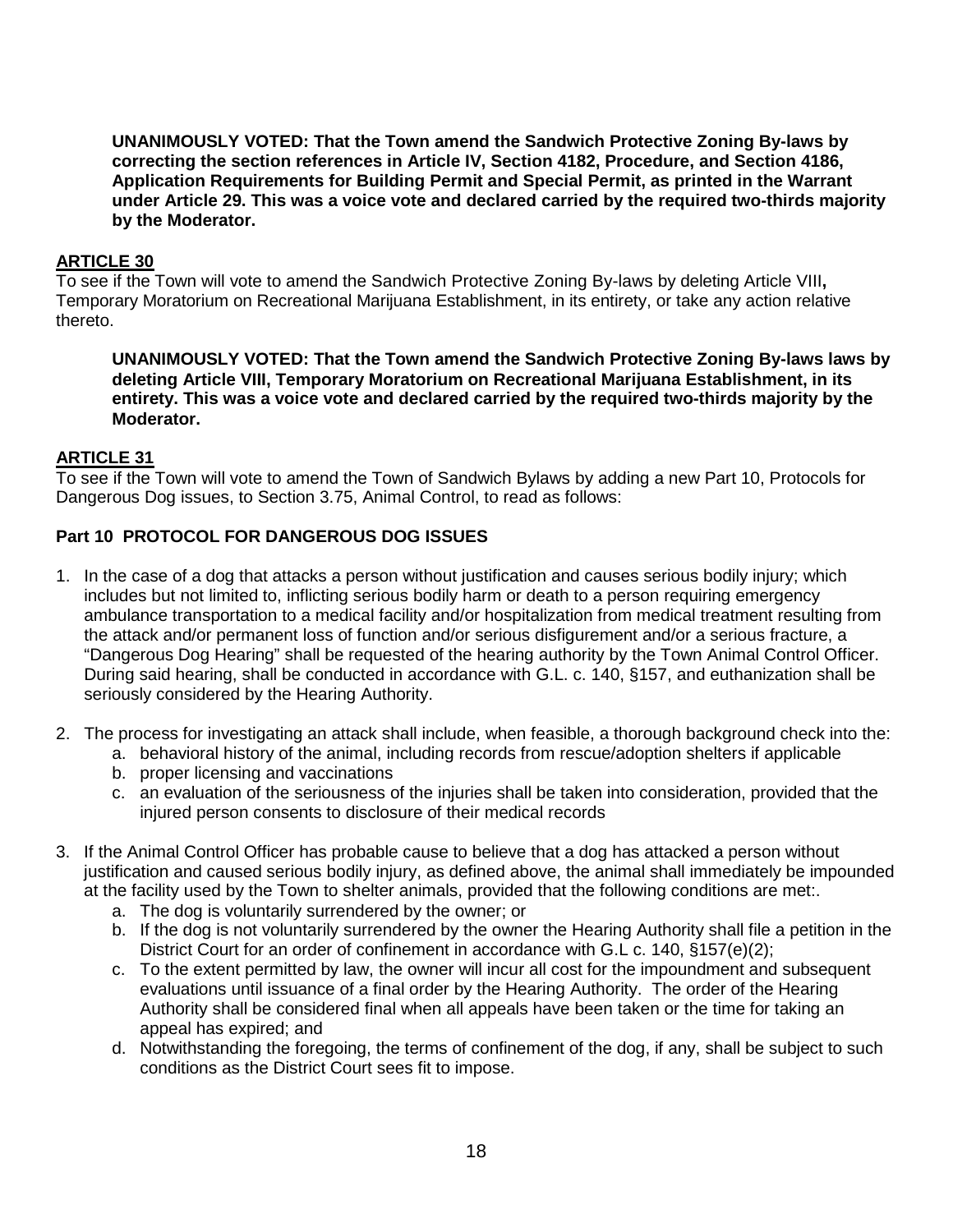- 4. If, after conducting a hearing and investigation as set forth in this Bylaw and G.L. c. 140, §157, the Hearing Authority determines that a dog impounded pursuant this bylaw is a Dangerous Dog, before the animal is released from impoundment:
	- a. The animal shall be evaluated for aggressive behavior by a trained animal behaviorist, who shall issue a written opinion and any recommendations to retrain the dog or the owner to reduce the likelihood of another incident shall be completed before the animal is released. The written opinion shall be provided to the Animal Control Officer, the animal owner and the victim of the attack;
	- b. The animal's home environment, including the adequacy of the physical conditions to humanely control the animal and the owner's ability to properly care for the animal, shall be evaluated by responsible Town authorities or by a trained animal behaviorist; and
	- c. The owner of the dog shall provide to responsible Town authorities proof of insurance in an amount not less than \$100,000 insuring the owner or keeper against any future claim, loss, damage or injury to persons, domestic animals, or property resulting from actions, whether intentional or unintentional of the dog.
- 5. Any recommendations received in accordance with Section 4 of this bylaw shall be incorporated into any order of restraint or confinement issued by the Hearing Authority in accordance with G.L. c. 140, §157.
- 6. Nothing in this By-law is intended to limit or restrict the authority of the Hearing Authority to act in accordance with G.L. c. 140, §157.

Or take any action relative thereto.

*(Submitted by Petition)*

**VOTED: That the Town amend the Town of Sandwich Bylaws by adding a new Part 10, Protocols for Dangerous Dog issues, to Section 3.75, Animal Control, as printed in the Warrant under Article 31. This was a voice vote and declared carried by the Moderator.**

## **ARTICLE 32**

To Elect the following Officers:

One Board of Assessor member for a term of three years;

One Board of Health member for a term of three years;

One Board of Selectmen member for a term of three years;

One Constable for a term of three years;

One Moderator for a term of three years;

Three Planning Board members for terms of three years;

One Sandwich Housing Authority member for a term of five years;

One Sandwich Housing Authority member for a term of four years;

Three School Committee members for terms of three years;

Three Trustees of the Sandwich Public Library for a term of three years;

Two Trustees of the Sandwich Public Library for unexpired terms of one year;

One Trustee of the Weston Memorial Fund for a term of three years;

and all other candidates that may appear on the official ballot,

and to vote YES or No on the following question.

## **BALLOT QUESTION #1**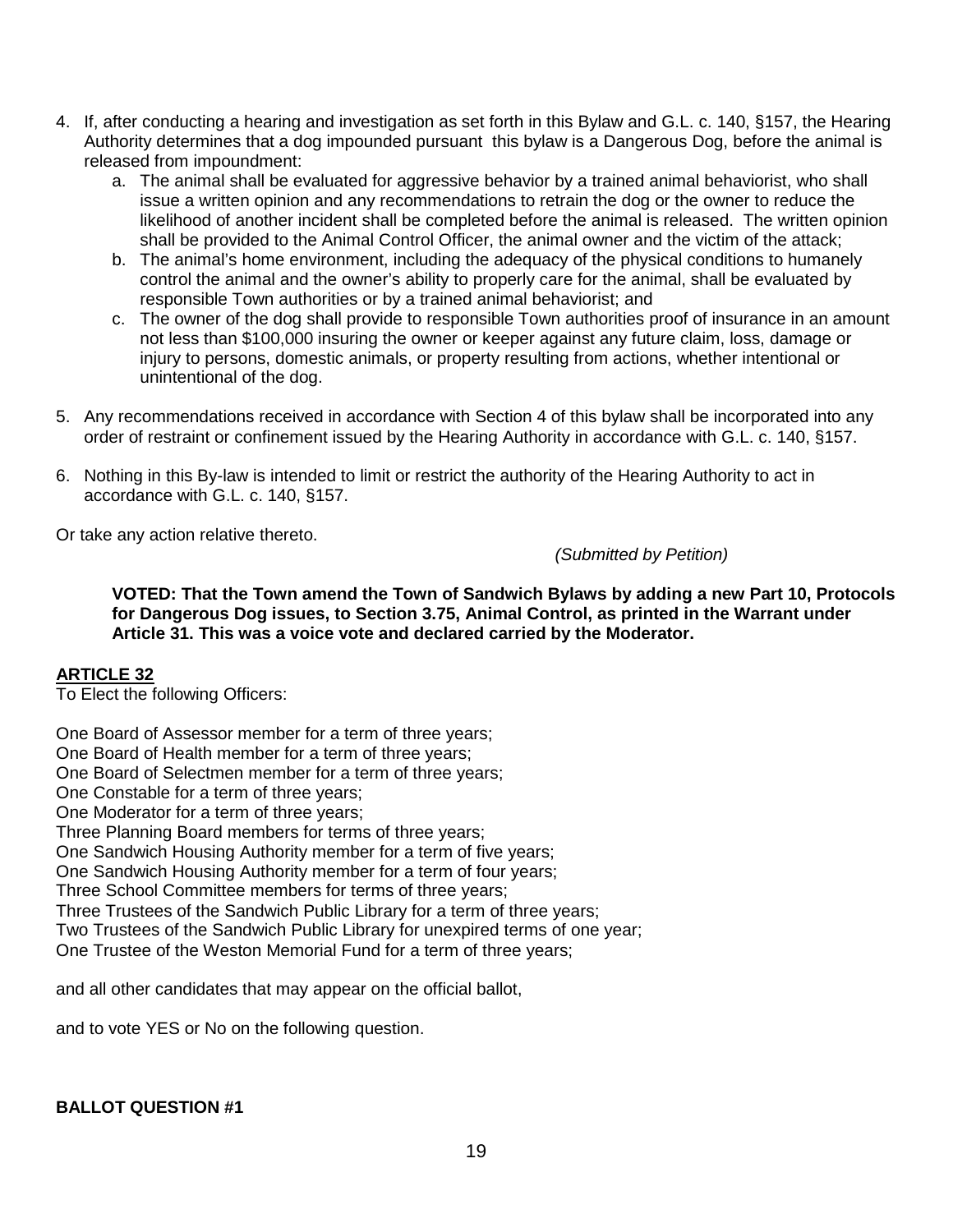Shall the Town of Sandwich be allowed to exempt from the provisions of proposition two and one-half, so called, the amounts required to pay for the bond issued for the purpose of constructing improvements and remodeling, constructing, reconstructing and making extraordinary repairs to Sandwich public roads and public infrastructure, including the boardwalk and related structures, and all other costs incidental and related thereto?

**YES**: \_\_\_\_\_ **NO**: \_\_\_\_\_

The polls for the election will be open at 7:00 a.m. and close at 8:00 p.m. on said

THURSDAY, THE TENTH DAY OF MAY, 2018.

**VOTED: To adjourn to the Town Election on May 10, 2018. This was a voice vote and declared carried by the moderator.**

The meeting was adjourned at 11:37 P.M.

I hereby certify that this is a true record of the Annual Town Meeting held on May 7, 2018.

Respectfully Submitted,

Taylor D. White Town Clerk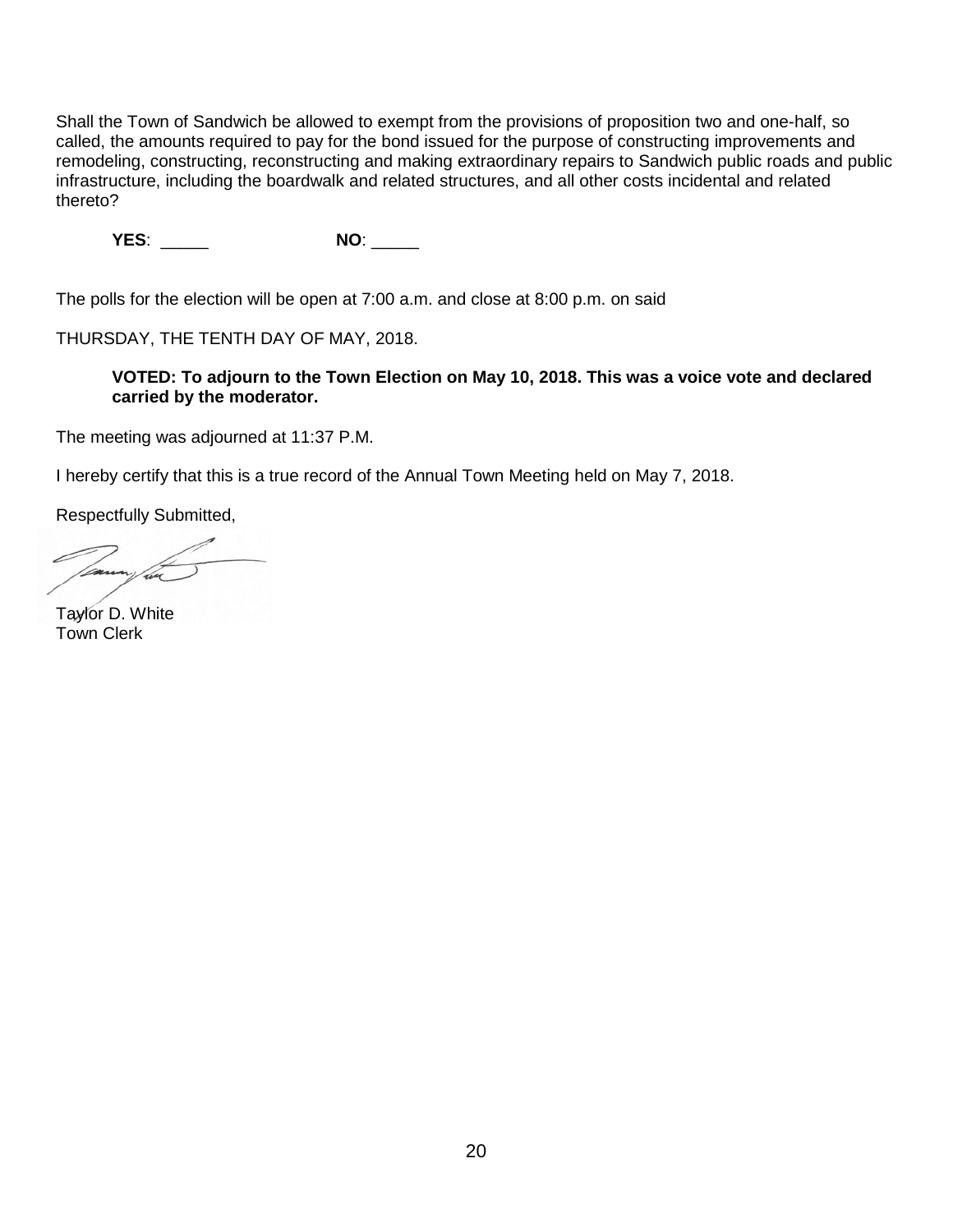## **TOWN OF SANDWICH SPECIALTOWN MEETING November 3, 2018**

The Special Town Meeting was called to order in the Sandwich High School auditorium by Moderator Garry Blank at 1:08 P.M. The total number of eligible voters for this meeting was 16,005 and the clerks checked in a total of 363 voters, which is a 2.2% turnout.

The Moderator swore in the following Sandwich residents as tellers: Nancy Crossman, Daryl Crossman, Phyllis Helfrich, Paul Houlihan, Nancy Lawrence, Maryellen Anderson, Richard Lawrence, James Lehane, Sarah Regan, Jan Czarnetkzki, Matthew Cubetus, Gerry Nye John Vibberts and Susan Vibberts. Taylor White, Town Clerk, and Susan Lundquist, Assistant Town Clerk served as the timekeepers. Board of Selectmen Chairman, David Sampson, led Town Meeting in the Pledge of Allegiance. Fire Department Chaplin Joseph Giampietro gave the invocation.

#### **ARTICLE 1**

To see if the Town will vote to accept General Laws Chapter 40, Section 39M, which establishes a special "Municipal Water Infrastructure Investment Fund" that may be appropriated and spent for maintenance, improvements and investments to municipal drinking, wastewater and stormwater infrastructure assets, and further to approve a property tax surcharge in the amount of two percent of the taxes assessed annually on real property, which will be dedicated to the fund, the surcharge to be imposed starting with taxes assessed for fiscal year 2021, beginning on July 1, 2020; or take any other action relative thereto.

**Steve Barr of Craft Road made a motion to amend Article 1 by adding at the end thereof the following. There was a second from the floor.** 

**"Upon completion of each phase of construction there shall be a betterment charged to each user of the system. The total betterment charge shall be equal to the total cost of that phone of completion. To ascertain the amount of the betterment, the total cost of the phase shall be divided by the users or parcels connected to the system. Betterment charges collected will be returned to the Municipal Water Infrastructure Investment Fund. Sewer charges will be set so that the operation and maintenance will be paid from the annual revenues from the system's users. One year following the completion of all phases, the Municipal Water Infrastructure Investment Fund shall be dissolved and the money shall be refunded to the taxpayers of Sandwich using the same formulation that was used to collect such funds."**

**The Moderator ruled the amendment outside the scope of the meeting and therefor out of order.** 

**Chase Terrio of Edward Kelly Road made a motion to commit Article 1 to further study. There was a second from the floor.**

**A motion to move the question to commit Article 1 to further study was called for form the floor. There was a second from the floor. This was a voice vote and declared carried by the Moderator.**

**VOTED: To commit Article 1 to further study. This was a voice vote and declared not carried by the Moderator.**

**Robert Deroeck of Sunrise Lane made a motion to move the main question. This was a voice vote and declared carried by the Moderator.**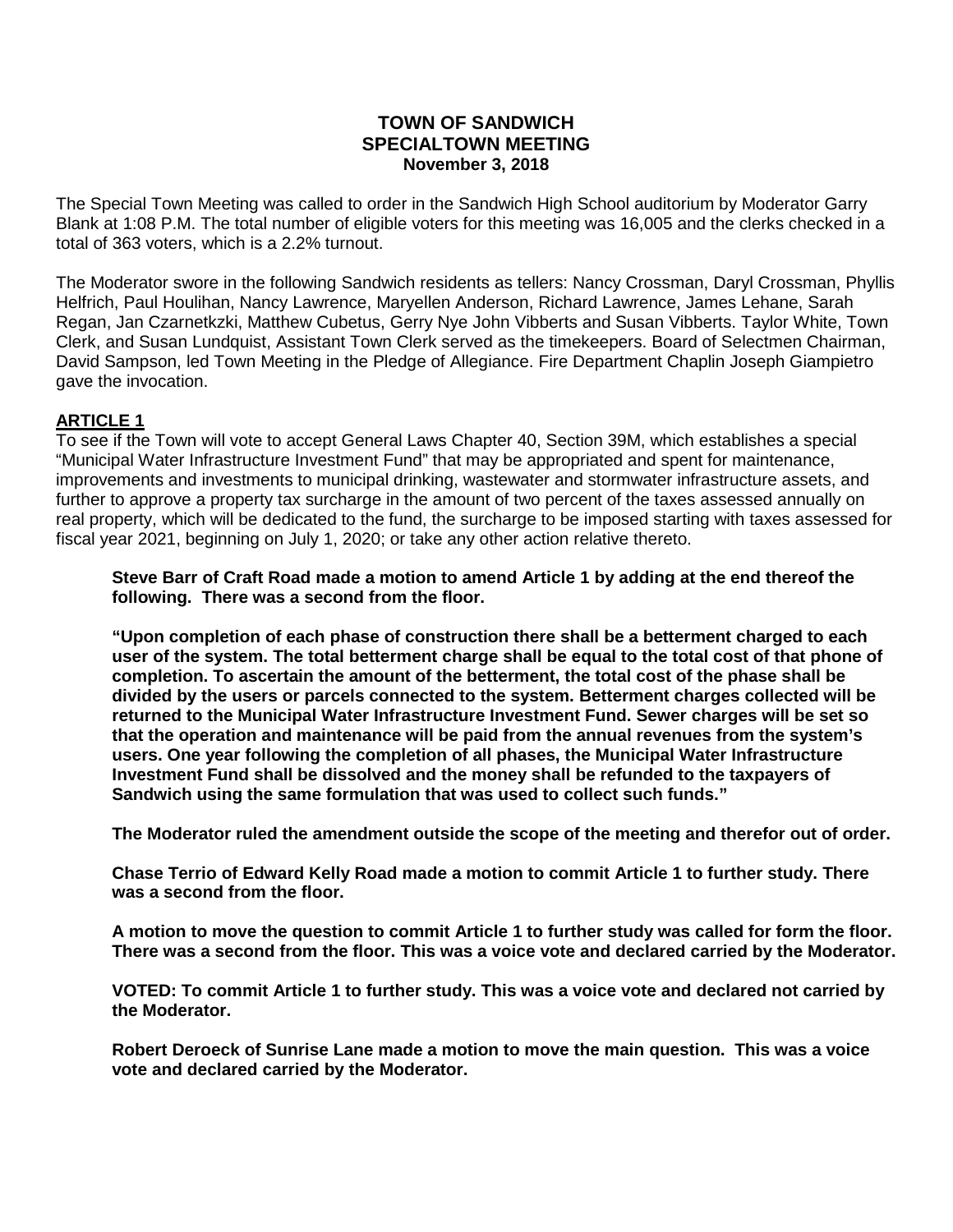**VOTED: That the Town accept General Laws Chapter 40, Section 39M, which establishes a special "Municipal Water Infrastructure Investment Fund" that may be appropriated and spent for maintenance, improvements and investments to municipal drinking, wastewater and stormwater infrastructure assets, and approve a property tax surcharge in the amount of two percent of the taxes assessed annually on real property to be dedicated to the fund, the surcharge to be imposed starting with taxes assessed for fiscal year 2021 beginning on July 1, 2020; provided, however, that the surcharge shall not take effect unless it is approved by the voters at the next Annual Town Election. This was a voice vote and declared carried by the Moderator.**

## **ARTICLE 2**

To see if the Town will vote to amend its acceptance of General Laws Chapter 44B, Sections 3 to 7 (known as the Community Preservation Act) by decreasing the surcharge imposed on real property from three percent (3%) to two percent (2%) starting with taxes assessed for fiscal year 2021, beginning July 1, 2020; or take any other action relative thereto.

**Mark Snyder of Wolf Hill made a motion to call the question. There was a second from the floor. This was a voice vote and declared carried by the Moderator.**

**COUTED VOTE: That the Town amend its acceptance of General Laws Chapter 44B, Sections 3 to 7 (known as the Community Preservation Act) by decreasing the surcharge imposed on real property from three percent (3%) to two percent (2%) starting with taxes assessed for fiscal year 2021 beginning on July 1, 2020; provided, however, that this amended acceptance shall not take effect until it is approved by the voters at the next Annual Town Election. This was a counted vote and declared carried by the Moderator, 197 yeas and 89 nays.**

## **ARTICLE 3**

To see if the Town will vote to establish a revolving fund in accordance with the provisions of M.G.L. c.44, §53E1/2 for the Sand Hill School Community Center building use fees and charges and to amend the Sandwich Town Bylaws, Section 2.11, Departmental Revolving Funds by adding a new Revolving Fund listing, to read as follows:

| <b>Revolving</b>                        | <b>Authorized to Spend</b>                        | Revenue                        | Use of                                                         |
|-----------------------------------------|---------------------------------------------------|--------------------------------|----------------------------------------------------------------|
| <b>Fund</b>                             | <b>Fund</b>                                       | <b>Source</b>                  | <b>Fund</b>                                                    |
| Sand Hill School<br>Community<br>Center | <b>Public Facilities Director</b><br>Town Manager | Building use fees &<br>charges | Sand Hill School<br><b>Community Center</b><br><b>Expenses</b> |

## **AND FURTHER,**

To see if the Town will vote in accordance with the provisions of M.G.L. c.44, §53E1/2 and Section 2.11 of the Sandwich Town Bylaws to authorize the spending limit for the Sand Hill School Community Center Revolving Fund at \$10,000; or take any other action relative thereto.

**UNANIMOUSLY VOTED: That the Town establish a revolving fund in accordance with the provisions of M.G.L. c.44, §53E1/2 for the Sand Hill School Community Center building use fees and charges and amend the Sandwich Town Bylaws, Section 2.11, Departmental Revolving Funds, by adding a new Revolving Fund as printed in the Warrant under Article 3, and further, authorize the spending limit for the Sand Hill School Community Center Revolving Fund at \$10,000 for FY'19. This was a voice vote and declared carried unanimously by the Moderator.**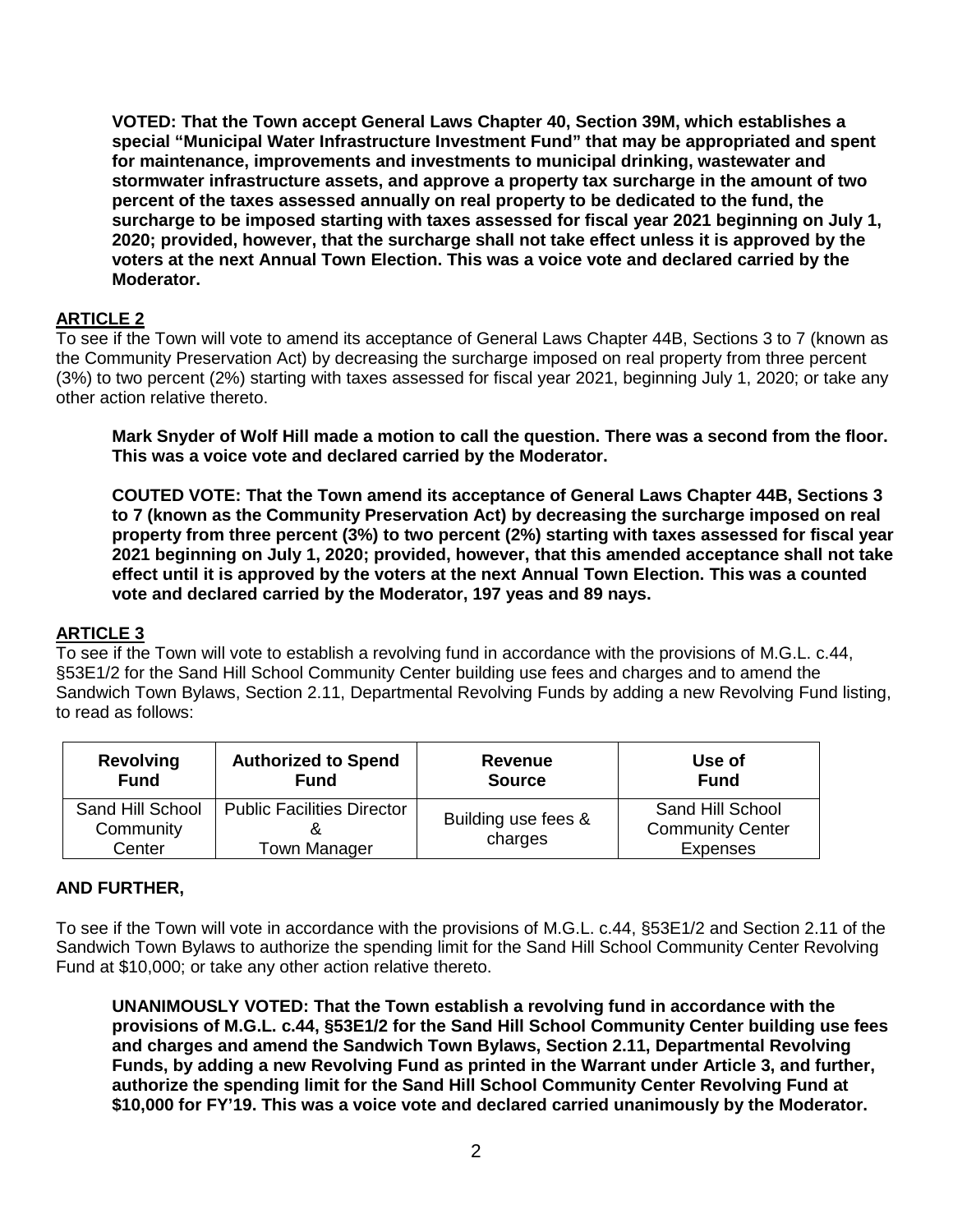# **ARTICLE 4**

To see if the Town will vote to transfer and appropriate the sum of \$260,000.00, or any other amount, from the Ambulance Fund, to be expended under the direction of the Board of Selectmen, for the purpose of purchasing an ambulance and related supplies and equipment for the Fire Department, or take any action relative thereto.

**UNANIMOUSLY VOTED: That the Town transfer and appropriate the sum of \$260,000 from the Ambulance Fund, to be expended under the direction of the Board of Selectmen, for the purpose of purchasing an ambulance and related supplies and equipment for the Fire Department. This was a voice vote and declared carried unanimously by the Moderator.**

# **ARTICLE 5**

To see if the Town will vote to amend the Town of Sandwich Bylaws by adding a new Section 1.60: Authority of Town Clerk to Assign Headings and Numbering, to read as follows:

The Town Clerk, or an agent designated by the Town Clerk, shall be authorized to assign appropriate numbers to sections, subsections, paragraphs, and subparagraphs of Town general bylaws and zoning bylaws, where none are approved by Town Meeting.

Where Town Meeting has approved numbering of sections, subsections, paragraphs, and subparagraphs of Town general bylaws and zoning bylaws, the Town Clerk or an agent designated by the Town Clerk, after consultation with the Town Manager, shall be authorized to make non-substantive editorial revisions to the numbering to ensure consistent and appropriate sequencing, organization, and numbering of the bylaws.

or take any other action relative thereto.

**UNANIMOUSLY VOTED: That the Town amend the Town of Sandwich Bylaws by adding a new Section 1.60: Authority of Town Clerk to Assign Headings and Numbering, as printed in the warrant under Article 5.This was a voice vote and declared carried unanimously by the Moderator.**

## **ARTICLE 6**

To see if the Town will vote to amend the Sandwich Protective Zoning By-laws by amending the last sentence of Section 1330, Special Permits, by deleting the word "less" shown in strikethrough and adding the word "more" shown in bold and underline so the last sentence will read as follows, or take any action relative thereto.

#### **1330. Special Permits**

… Construction or operations under a building or special permit shall conform to any subsequent amendment of the ordinance or by-law unless the use or construction is commenced within a period of not less **more** than twelve (12) months after the issuance of the permit and, in cases involving construction, unless such construction is continued through to completion as continuously and expeditiously as is reasonable.

**UNANIMOUSLY VOTED: That the Town amend the Sandwich Protective Zoning By-laws by amending the last sentence of Section 1330, Special Permits, as printed in the Warrant under Article 6. This was a voice vote and declared carried by the required two-thirds majority by the Moderator.**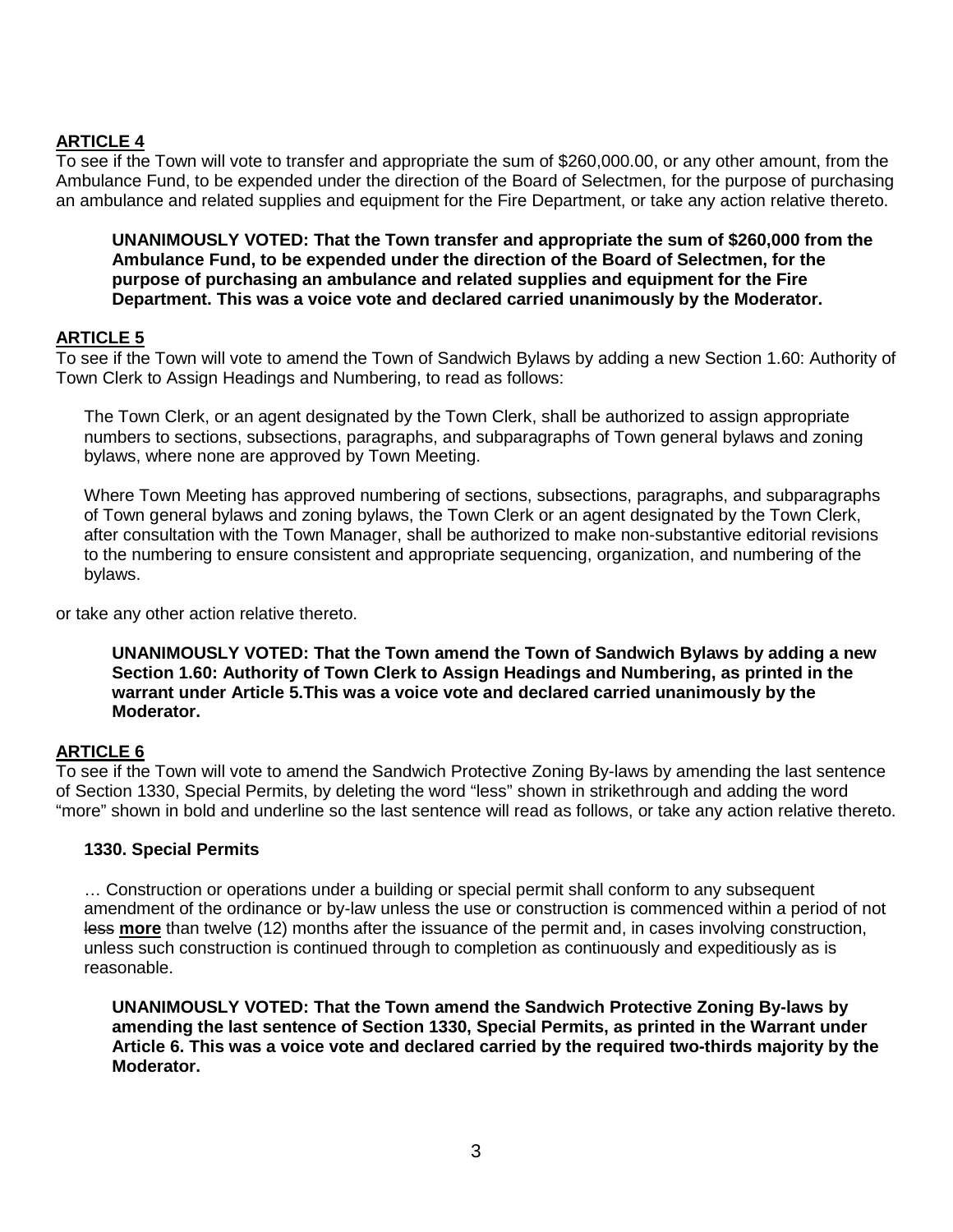## **ARTICLE 7**

To see if the Town will vote to amend the Sandwich Protective Zoning By-laws by amending Section 2110, Establishment of Districts, by adding new references to the Medical Marijuana Overlay District and Municipal Reuse Overlay District to the list of Districts to read as follows, and amending the first sentence of the first paragraph by deleting the word "and" shown in strikethrough and adding the words "May 4, 2015, and November 13, 2017" shown in bold and underline so the changes will read as follows, or take any action relative thereto.

**2110.** For the purpose of the by-law, the Town is divided into the following Districts:

## **q) Medical Marijuana Overlay District**

#### **r) Municipal Reuse Overlay District**

The boundaries of these districts are defined and bounded on the map entitled "Zoning Map, Sandwich, Massachusetts," dated and revised April 24, 1978, as amended May 1 and 2, 1978 (Articles 12, 13, and 14), May 4, 1981 (Article 31), May 19, 1986 (Article 9), revised November, 14, 1988 (Article 33), revised May 24, 1989 (Article 26), revised May 1, 2000, (Article 31), revised March 19, 2001(Article 2) and as amended and revised through May 7, 2001and as further amended and revised through May 6, 2002 (Article 31) and as further amended on March 21, May 2, 2005, October 2009 and, May 2013**, May 4, 2015 and November 13, 2017** on file with the Town Clerk. The map and all explanatory matters thereon are hereby made part of this by-law. Overlay districts shall be superimposed on other districts established in this by-law.

**Medical Marijuana Overlay District, as described in Section 8000, is herein established as an overlay district and shall be superimposed on other districts as established in this by-law.** 

**Municipal Reuse Overlay District, as described in Section 8100, is herein established as an overlay district and shall be superimposed on other districts as established in this by-law.**

**UNANIMOUSLY VOTED: That the Town amend the Sandwich Protective Zoning By-laws by amending Section 2110, Establishment of Districts, by adding new references to the Medical Marijuana Overlay District and Municipal Reuse Overlay District to the list of Districts, and amending the first sentence of the first paragraph, as printed in the Warrant under Article 7.This was a voice vote and declared carried by the required two-thirds majority by the Moderator.**

## **ARTICLE 8**

To see if the Town will vote to amend the Sandwich Protective Zoning By-laws by amending Section 4910, Purpose, Development Scheduling, by deleting the reference to "Master Plan Update of 1987" in the second sentence and changing the reference to "2009 Local Comprehensive Plan", or take any action relative thereto.

**UNANIMOUSLY VOTED: That the Town amend the Sandwich Protective Zoning By-laws by amending Section 4910, Purpose, Development Scheduling, by deleting the reference to "Master Plan Update of 1987" in the second sentence and changing the reference to "2009 Local Comprehensive Plan", as printed in the Warrant under Article 8. This was a voice vote and declared carried by the required two-thirds majority by the Moderator.**

#### **ARTICLE 9**

To see if the Town will vote to authorize the Board of Selectmen to acquire by gift, purchase or eminent domain, or otherwise, on such terms and conditions as the Board of Selectmen deems in the best interests of the Town, for open space and water protection purposes pursuant to the Community Preservation Act, all or a portion of the fee simple interest or lesser interest in a certain parcel of land off Chase Road shown on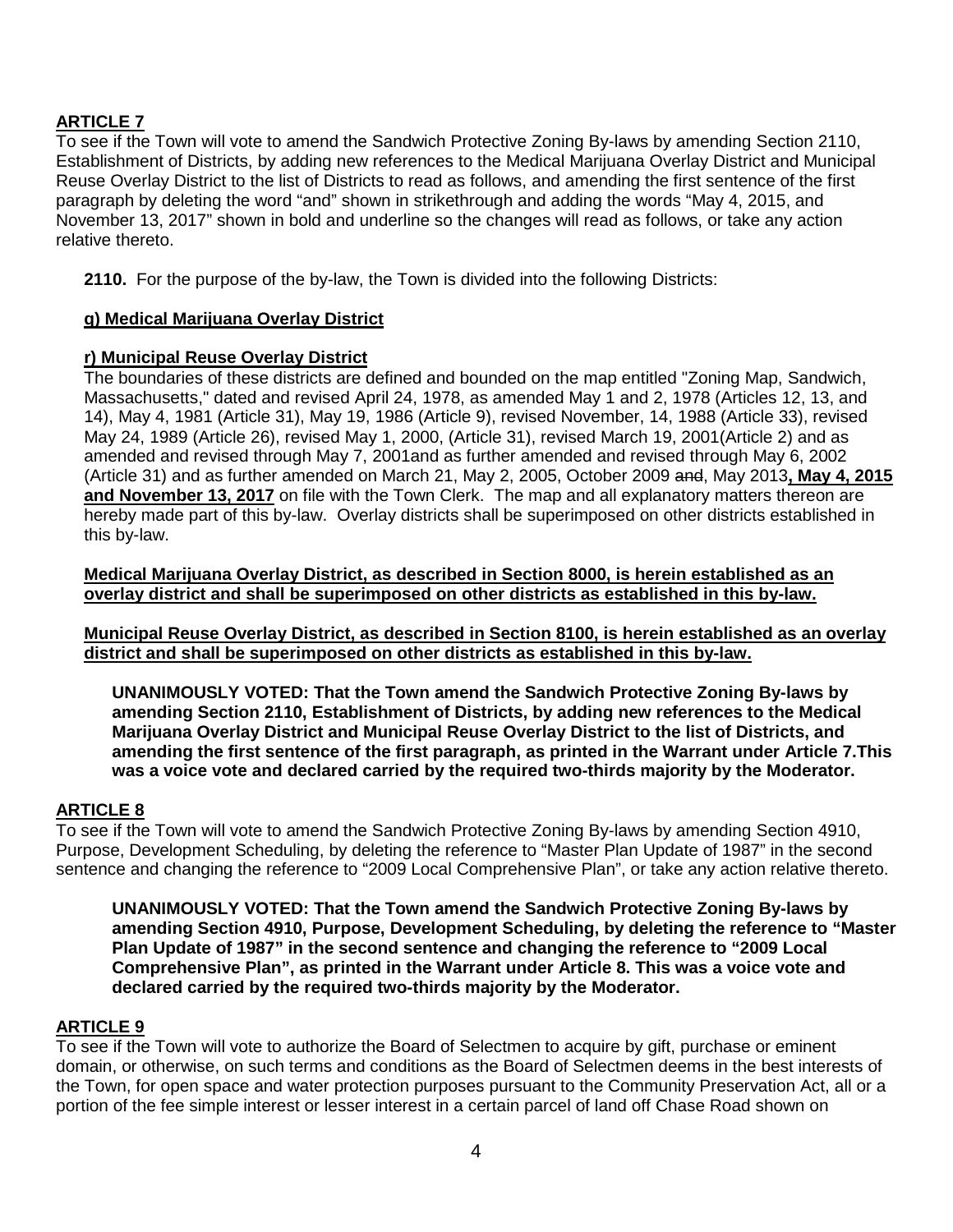Assessor's Map 25 as Parcel 077, 12 Chase Road, consisting of approximately 2.90 acres, and further that said land shall be under the care, custody and control of the Conservation Commission, and as funding therefor to transfer and appropriate from the Community Preservation Fund the sum of \$145,000.00, or any other amount; and further to authorize the Board of Selectmen to grant a conservation restriction on said property, pursuant to G.L. c. 44B, sec. 12 and G.L. c. 184, secs. 31-33, and to execute any and all instruments as may be necessary on behalf of the Town to effect said purchase, or take any other action relative thereto.

**COUTED VOTE: Move that the Town authorize the Board of Selectmen to acquire by gift, purchase or eminent domain, or otherwise, on such terms and conditions as the Board of Selectmen deems in the best interests of the Town, for open space and water protection purposes pursuant to the Community Preservation Act, all or a portion of the fee simple interest or lesser interest in a parcel of land off Chase Road shown on Assessor's Map 25 as Parcel 077, 12 Chase Road, consisting of approximately 2.90 acres, and further that said land shall be under the care, custody and control of the Conservation Commission, and as funding therefor to transfer and appropriate from the Community Preservation Fund the sum of \$145,000 from the open space and recreation reserve; and further authorize the Board of Selectmen to grant a conservation restriction on said property, pursuant to G.L. c. 44B, sec. 12 and G.L. c. 184, secs. 31-33, and execute any and all instruments as may be necessary on behalf of the Town to effect said purchase. This was a voice vote and declared not carried by the required two-thirds majority by the Moderator, 95 yeas and 96 nays.**

## **ARTICLE 10**

To see if the Town will vote to transfer and appropriate under the Community Preservation Act historic resources program the sum of \$17,000.00, or any other amount, to be expended under the direction of the Board of Selectmen, for the purpose of preserving and protecting holdings of the Sandwich Town Archives; that to meet this appropriation the Town transfer from the Community Preservation Fund a sum of money for this purpose; or take any other action relative thereto.

**UNANIMOUSLY VOTED: That the Town transfer and appropriate \$17,000 from the Community Preservation Fund historic resources reserve under the Community Preservation Act, to be expended under the direction of the Board of Selectmen, for the purpose of preserving and protecting holdings of the Sandwich Town Archives. This was a voice vote and declared carried unanimously by the Moderator.**

**Steve Barr of Craft Road made a motion to reconsider Article 1. The Moderator ruled the motion out of order as Mr. Barr voted against Article 1.** 

## **ARTICLE 11**

To see if the Town will vote in accordance with the regulations issued by the Department of Revenue in the Informational Guideline Release No. 98-403 to extend by one fiscal year for Fiscal Year 2019 the terms and conditions of the tax valuation agreement between the Town of Sandwich and NRG Canal, LLC dated April 3, 2014 and entitled "Tax Valuation Agreement", which was previously approved at the May 5, 2014 Annual Town Meeting under Article 12, a copy of which is on file with the Town Clerk's Office, said extension to include a Fiscal Year 2019 valuation amount of \$100,000,000.00 which is equal to the Fiscal Year 2018 valuation amount, or take any action relative thereto.

**UNANIMOUSLY VOTED: That the Town vote in accordance with the regulations issued by the Department of Revenue in the Informational Guideline Release No. 98-403 to extend by one fiscal year for Fiscal Year 2019 the terms and conditions of the tax valuation agreement between the Town of Sandwich and NRG Canal, LLC dated April 3, 2014 and entitled "Tax Valuation**